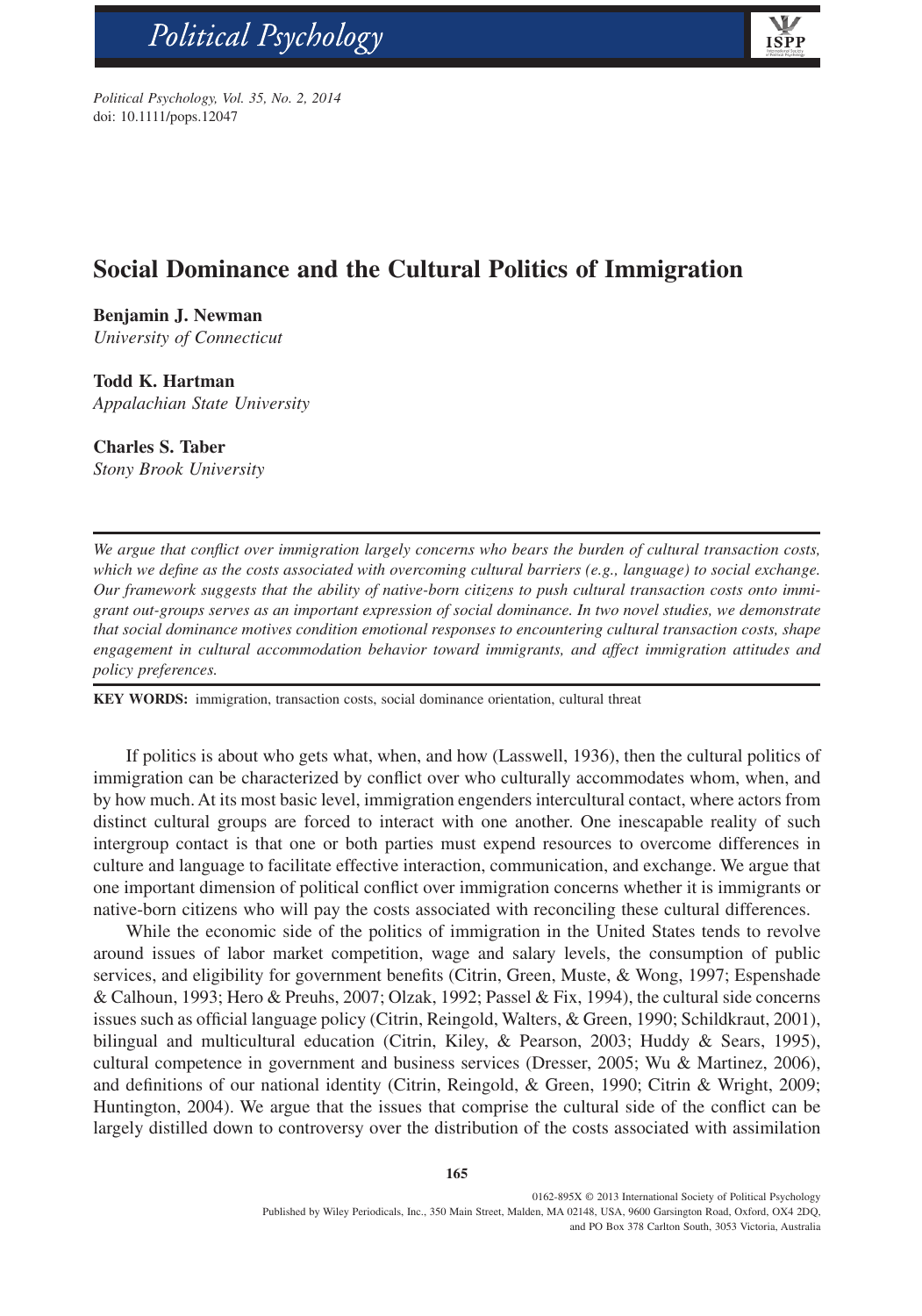and cultural accommodation. By shaping the balance of immigrant assimilation to Anglo-American culture (and vice versa), these culturally oriented policies initiate a political arena in which policy decisions over "who accommodates whom" facilitates competition for group status and the expression of social dominance. As Paxton and Mughan (2006) note: "Just as *economic threat* is the key concept in understanding *material* intergroup relations, *assimilation* is the key concept in understanding *cultural* intergroup relations" (p. 551).

In this article, we test an integrated theory of the cultural politics of immigration that fuses literature from political economy and political psychology. From political economy, we borrow the concept of transaction costs originating from market exchanges between buyers and sellers and argue that there are *cultural transaction costs* related to immigration which must be assumed by immigrants, native-born citizens, or both to allow for the successful "exchange" of one country's natives into another's social and political body. From political psychology, we draw upon the intergroup relations literature and argue that the conflict which emerges over resolving cultural transaction costs can best be understood through the lens of social dominance theory, which stipulates that groups are hierarchically structured in society and that intergroup conflict arises from competition for dominant group status. Paralleling the type of power manifest in an asymmetrical distribution of transaction costs by a buyer onto a seller, we argue that the ability to impose an asymmetrical incurrence of cultural transaction costs onto immigrants serves as a powerful expression of the dominant status of the native-born cultural majority over immigrant minorities. As such, we rely on the concept of social dominance orientation (SDO) to tap individual differences in chronic social dominance motives. We contend that differences in these motives should influence how individuals will react to encountering cultural transaction costs, as well as their propensity toward pushing these costs onto immigrant minorities as an opportunity to express social dominance.

In two novel studies, we provide evidence of our theory of the cultural politics of immigration. In Study 1, we assess how social dominance motives shape reactions to an experimentally manipulated cultural transaction cost. In Study 2, we constructed a forum that allowed us to observe the impact of social dominance motives on real behaviors toward cultural out-groups. In sum, this article makes several important contributions to the study of immigration and intercultural relations. First, our analyses demonstrate that restrictive and ethno-nativist immigration-policy preferences, as well as the perception that immigrants threaten American culture, can be traced to the intersection of individual differences in social dominance motives and real intercultural-contact experiences. Second, we contribute to the literature on social dominance orientation by extending the application of this theory within the domain of immigration and intercultural relations. Extant work on SDO has documented its importance as a predictor of racial and cultural attitudes (Esses, Dovidio, Jackson, & Armstrong, 2001; Pratto, Sidanius, Stallworth, & Malle, 1994); however, our research demonstrates its importance to *behaviors* toward members of cultural out-groups. And finally, our theory provides a compelling illustration of the analytical merits of an interdisciplinary and interactionist approach to the study of politics (Greenstein, 1992). That is, our theoretical framework integrates economic and psychological concepts to address the interplay of personality and situational experiences in the realm of immigration.

## **Cultural Transaction Costs**

To flesh out our concept of *cultural* transaction costs, we turn to the field of political economy. Transaction costs are defined as the costs *other than the money* that are incurred when trading goods and services. Transaction costs typically involve the expenditure of time, effort, and other resources associated with locating and making contact with a trade partner, bargaining and negotiating the terms of an exchange, transporting and delivering goods and services, and monitoring and enforcing contracts (Coase, 1960; Johnson, 2010; North, 1990). One key insight from political economy is that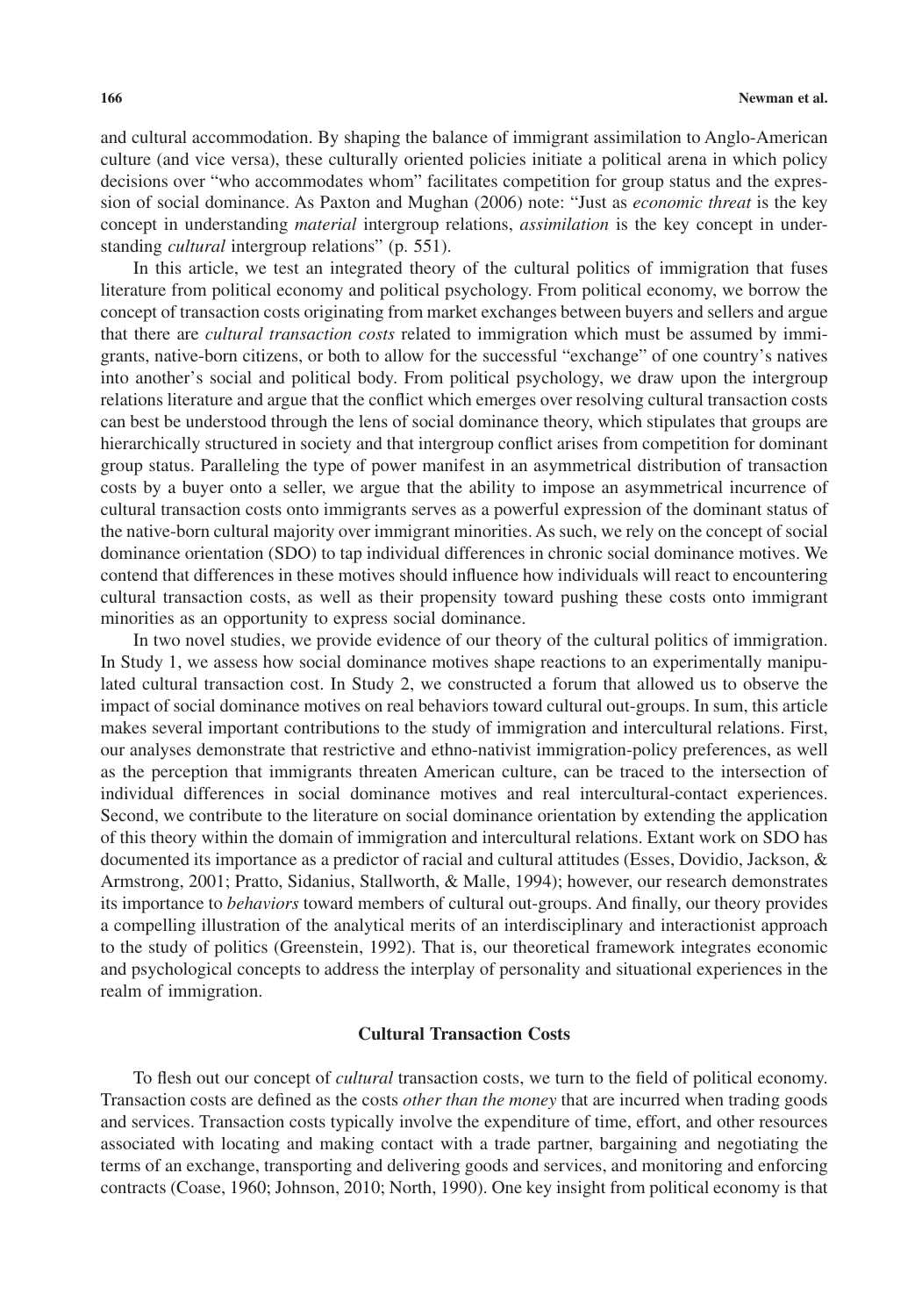most, if not all, market exchanges involve transaction costs and that many otherwise mutually beneficial exchanges are inhibited because the benefits of an exchange do not exceed the costs of transacting. In order for a market exchange to take place, one or both of the trade partners (or some third party) must incur the transaction costs.

Downs (1957) is one of the first scholars to apply transaction costs to political behavior by arguing that nonparticipation in the electoral process is rational because of the costs associated with obtaining political information to make decisions about candidates and policies. As the field of political economy grew, the concept was applied to a wide range of political phenomena, such as the evolution of political institutions (North, 1990), the formation of political parties (Aldrich, 1995), relations between Congress and the bureaucracy (Huber & Shipan, 2000), the public policymaking process (Levine & Forrence, 1990), and the design of administrative agencies (Wood & Bohte, 2004). At present, however, the concept of transaction costs has not been fruitfully applied to the realm of intercultural relations, nor has it been used to explain political conflicts that arise over the cultural impacts of immigration.

From a neoclassical economic framework, immigration can be conceptualized as an exchange between immigrant-sending and -receiving states (Cornelius, 2005). One of the key features associated with immigration as an exchange is that it entails localized intercultural contact, where actors from different cultural groups come into prolonged, direct contact with one another. We define cultural transaction costs as *the resources that must be expended to reconcile cultural differences between distinct groups for the purpose of enabling a market or social exchange*. The size of the cultural transaction costs that arise from immigration is a function of the distance between the cultures of the immigrating group and the native-born citizen within the receiving country. The term "cultural distance" is used to describe the entirety of differences in values, beliefs, norms, customs, and language between distinct cultural entities (Earley, Ang, & Tan, 2006; Shenkar, 2001). In addition to serving as the point of origin for and primary determinant of the magnitude of cultural transaction costs, cultural distance is also stipulated as a key factor in shaping the degree to which the influx of an immigrant group activates native perceptions of cultural threat and concern over the maintenance of cultural identities (Brown, 1995; Sniderman, Hagendoorn, & Prior, 2004).

## **Social Dominance and Cultural Accommodation**

Of the variety of personality traits identified in the study of political behavior, social dominance orientation (Sidanius & Pratto, 1999) is an individual difference factor that should strongly shape emotional, attitudinal, and behavioral orientations to intercultural relations and accommodation. Social dominance theory stipulates that human societies tend to be structured as systems of groupbased social hierarchies, in which most forms of intergroup conflict can be regarded as manifestations of the basic human predisposition to form and maintain hierarchical group relations (Sidanius & Pratto, 1999, pp. 31–38). According to this theory, group inequality is perpetuated through hierarchy-enhancing forces. The possession and expression of social dominance motives among individual actors is argued to constitute a primary force in maintaining group inequalities. Central to social dominance theory is the concept of social dominance orientation (SDO); an individual difference factor theorized to capture variation in individuals' desire and expressed support for group-based inequality and social dominance. Individuals high in SDO are argued to enhance hierarchies by supporting institutional arrangements, social norms, and formal policies, which maintain and produce ever higher levels of group-based social inequality.

From the perspective of social dominance theory, the groups that are likely to fall target to social dominance motives are those that are salient in society and define sharp power differentials between groups. In the U.S. context, race and ethnicity have long been salient and defining features of the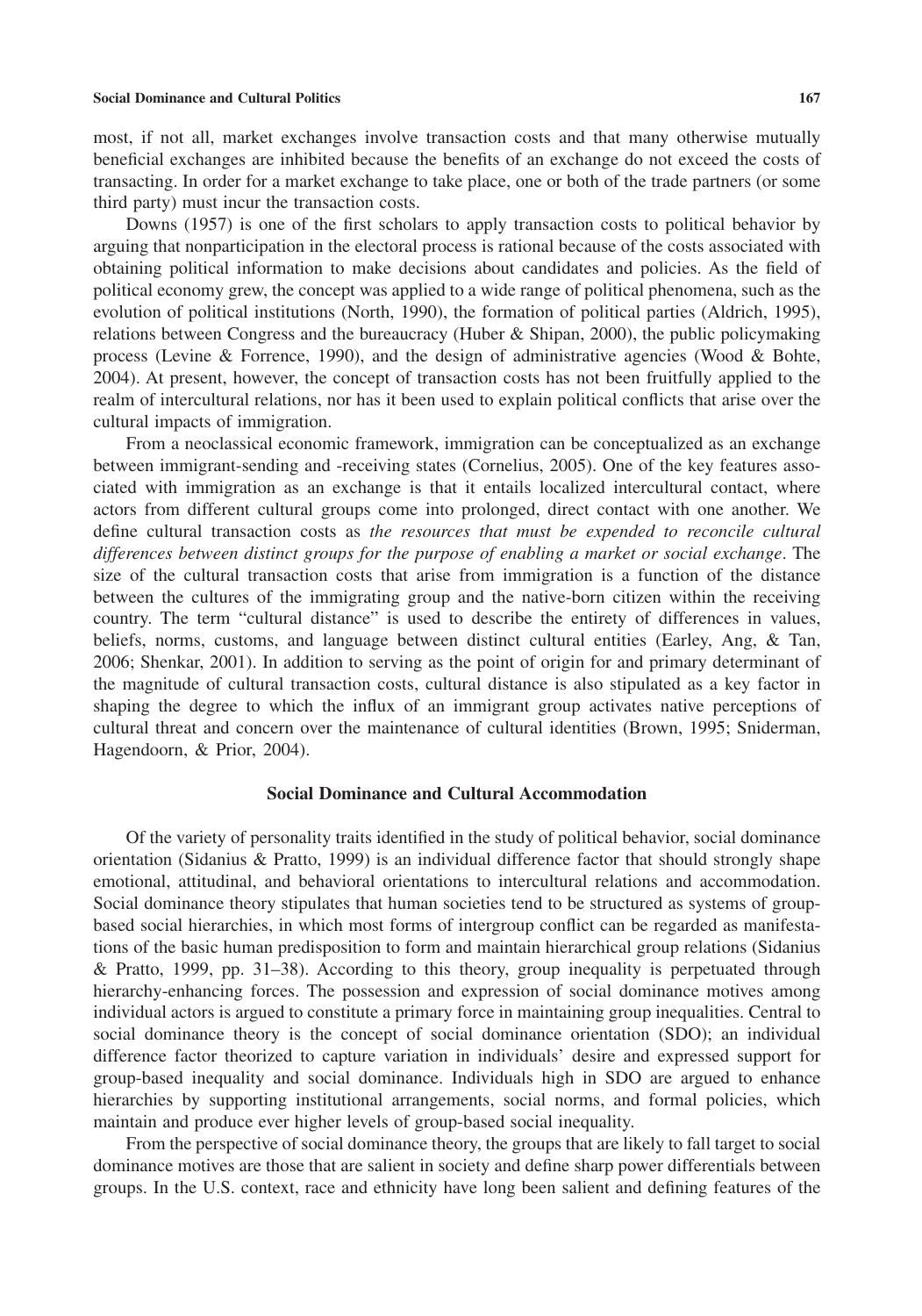country's group-based social hierarchies. Aside from racial conflict between Whites and Blacks, immigration and ethnic conflict between native-born citizens and immigrants historically, and contemporaneously, constitutes a salient domain of political conflict. According to our perspective, cultural conflict ensues when native-born citizens encounter an unfamiliar culture from unassimilated immigrants, and this conflict deepens when formal political institutions decide on policies that stand to either perpetuate the hegemony of the cultural majority or attenuate it through accommodation of cultural minorities. It is within the context of this zero-sum game of deciding "who accommodates whom" that the ability of the cultural majority to maintain the hegemony of its own values, beliefs, and customs in the face of increasing ethnic diversity due to immigration should serve as a potent reflection of its status and dominance over foreign-born cultural minorities.

## **Hypotheses**

A variety of research on intergroup relations and emotions leads to the expectation that individuals high in social dominance motives (i.e., SDO) would experience negative emotions, such as anger, in response to the imposition of cultural transaction costs. First, research on discrete emotions finds that threats posed by others can lead to anger and aggressive behaviors when the self is perceived as strong relative to the other (Frijda, Kuipers, & ter Schure, 1989; Roseman, Wiest, & Swartz, 1994). Building upon this research and extrapolating from the level of interpersonal to intergroup relations, scholars argue that the perceived or actual strength of one's group relative to an offending out-group should dictate whether one experiences anger (Mackie, Devos, & Smith, 2000). The experience of anger in response to a threatening action from an out-group, which is appraised as weak or inferior relative to one's in-group, should in turn prompt the engagement of hostile or harm-intending actions toward this out-group. In sum, this body of research strongly suggests that threats from a subordinate out-group will be met with anger, and the experience of anger should mediate the link between the threat and engagement in hostile behavior.

The domain of immigration and intercultural contact provides an interesting and relatively untested context in which to import the predictions from this line of research. Various aspects of intercultural contact have been argued to have threatening potential for native-born citizens (see Newman, Hartman, & Taber, 2012; Berry, 1997; Hitlan, Kelly, & Zarate, 2010; Oberg, 1960; Stephan, Ybarra, & Bachman, 1999), but perhaps none more concrete or acute as the experience of language-based threats. For example, work within cross-cultural psychology reveals that language-based barriers to effective communication, interaction, and exchange with cultural outgroups can threaten citizens' sense of their own social and cultural competence (Castro, 2003; LaFromboise, Coleman, & Gerton, 1993; Ward & Rana-Deuba, 1999). Moreover, research on language-based social exclusion demonstrates that the experience of language barriers can augment intergroup distinctions, increase the perception of "obstacles" to the in-group posed by an out-group (Cottrell & Neuberg, 2005), and generate anger toward the out-group (Desteno, Dasgupta, Bartlett, & Cajdric, 2004).

We argue that social dominance motives should strongly condition the degree to which encountering cultural transaction costs, in the form of linguistic barriers to completing basic tasks or social transactions, should trigger anger and threat. First, given their chronic social dominance motives and attentiveness to dominance relations, citizens high in SDO are more likely to perceive immigrants and cultural minorities as occupying an inferior or subordinate status (Snellman & Ekehammar, 2005). Given this, individuals high in SDO should be more likely to perceive language barriers as offensive, and thus, they should be more likely than low-SDOs to feel anger in response to these barriers. Indeed, recent research demonstrates that high-SDOs are more responsive to threats posed by immigrants (Costello & Hodson, 2011). In short, we hypothesize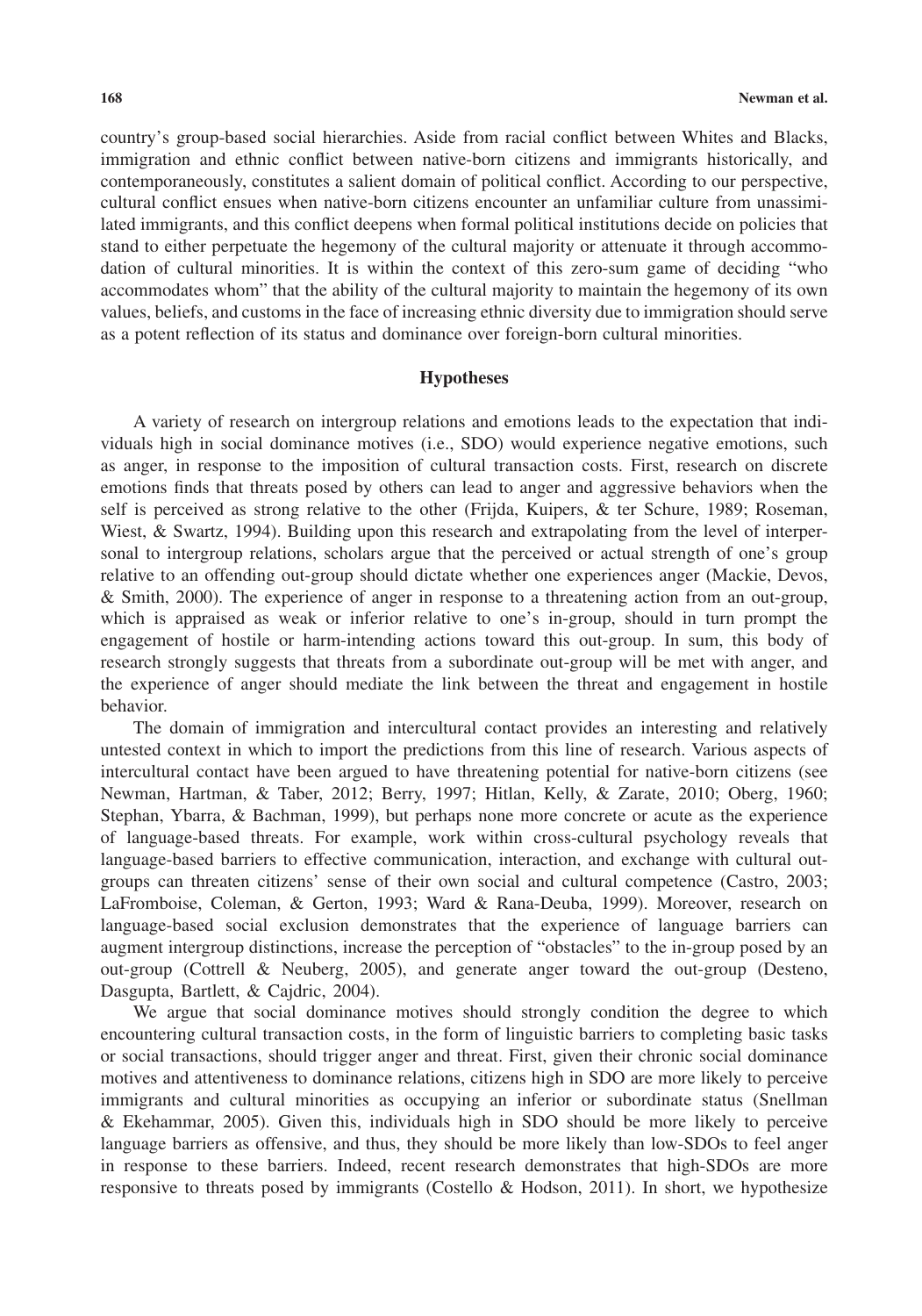

Panel A. Theoretical Model



**Figure 1.** Path diagram of anger and mediation hypotheses.

that encountering cultural transaction costs should produce anger among those high in SDO, which we call the *anger hypothesis*.

Extant research on emotions and intergroup relations contends that discrete emotions such as anger should mediate the link between threatening experiences and intergroup attitudes and behavior (Brader, Valentino, & Suhay, 2008; Hitlan et al., 2010; Mackie et al., 2000). In particular, this work strongly suggests that experienced threats from a subordinate group should arouse anger and that this anger should lead to the expression of hostile attitudes and the engagement in harm-intending actions toward the threatening group. In the context of opinion on immigration, the perception of threats posed by immigrants serves as a strong source of anti-immigrant sentiment, and past research finds that threatening cultural experiences—such as exposure to a foreign language—can augment the perception that immigrants pose a cultural threat (Newman, Hartman, & Taber, 2012; Hopkins, Tran, & Williamson, 2011). These findings, along with those from the intergroup emotions and languageexclusion research, suggest that experienced cultural transaction costs may indirectly influence policy attitudes by arousing anger, which in turn may provoke negative attitudes and beliefs about immigrants and cultural minorities. We hypothesize that among those high in SDO, situational experiences of cultural transaction costs will arouse feelings of anger, these angry feelings will find cognitive expression in the belief that immigrants pose a threat to American culture, and this belief, in turn, will augment support for restrictive and nativist immigration policies. We label this the *mediation hypothesis*.

A graphical representation of the anger and mediation hypotheses is presented in Panel A of Figure 1. This figure charts out the expectation that going from minimum to maximum levels of SDO among those encountering transaction costs will indirectly enhance cultural threat by generating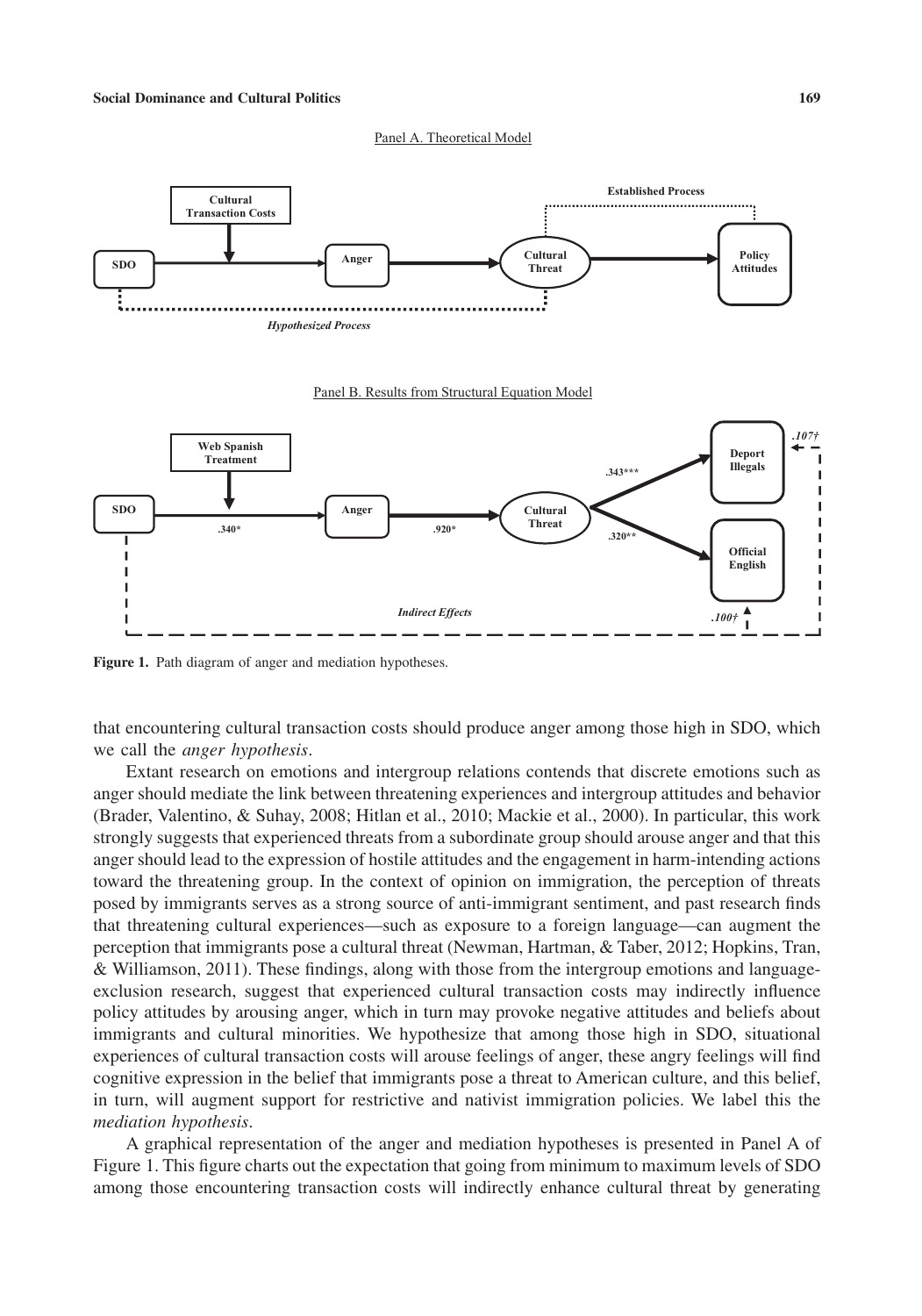higher levels of angry feelings. Further, this figure shows that the ultimate consequence of this process is that SDO (among those encountering cultural transaction costs) will indirectly enhance support for restrictive and ethno-nativist immigration policies by arousing anger having the anger channeled into the judgment that immigrants are culturally threatening. In addition to being grounded in intergroup emotions theory, the hypothesizing of anger as causally prior to threat perception and policy attitudes is supported by research on the primacy of affect in social judgment and behavior (Zajonc, 1984) and political psychology research demonstrating that affect toward encountered social objects occurs very quickly, thus preceding and shaping judgments (i.e., cognitions) toward these objects (Lodge & Taber, 2005).

According to our theoretical framework, the emergence of cultural transactions costs is just one side of the coin of intercultural contact; the other pertains to resolving cultural differences, which inevitably leads to the issue of cultural accommodation. Moving beyond attitudes and into the domain of behavior, there is strong reason to believe that social dominance motives will play a significant role in shaping individual citizens' willingness to culturally accommodate immigrant minorities by incurring cultural transaction costs. Social dominance theorists argue that members of dominant groups, compared to those of subordinate groups, will be more likely to engage in behaviors that benefit themselves and their group. This behavioral asymmetry is known as the "asymmetrical in-group bias" and is argued to constitute a core mechanism by which group-based social hierarchies are maintained (Sidanius & Pratto, 1999). In terms of immigration, this asymmetrical process would be characterized by the desire for immigrants to incur the costs associated with assimilation into the dominant groups' culture and a resistance to paying the costs associated with culturally accommodating immigrant minorities. In other words, individuals high in SDO should want to push cultural transaction costs onto immigrants and avoid incurring such costs. We label this the *asymmetrical accommodation hypothesis*.

In addition to engaging in status-bolstering, asymmetrical accommodation behavior, we also hypothesize that social dominance motives should influence individuals' general degree of positive behavioral engagement with, or friendliness toward, cultural out-group members. Existing work on intergroup behavior demonstrates that in addition to engaging in behaviors intended to actively harm a subordinate or disliked out-group, individuals may also engage in passive harming behaviors toward members of such groups (Cuddy, Fiske, & Glick, 2007). These behaviors can involve excluding, avoiding, ignoring, or neglecting and are intended to distance members of these groups from the self, as well as withdraw social support from them. We argue that among individuals high in social dominance motives, engagement in active dominance enhancing behaviors will coincide with minimally friendly and avoidant (rather than engaging) social interaction with cultural immigrant minorities. We label this the *disengagement hypothesis*.

Beyond the issues of initial emotional, attitudinal, and behavioral responses to cultural transaction costs, we view the emotional repercussions of one's own behavior toward cultural out-groups in these situations as an important area of substantive interest. We have argued that social dominance motives will lead to anger in response to encountering cultural barriers to the completion of basic tasks or interactions, as well as asymmetrical cultural accommodation behavior and social disengagement in response to contact with cultural out-groups. If encountering cultural barriers when interacting with a member of an out-group leads to negative emotions, then acting out such emotions through status bolstering and asymmetrical behaviors should reduce emotional arousal and the experience of negative emotions. Indeed, extant research demonstrates that the maintenance of social dominance over immigrants strongly appeals to those high SDO (Pratto & Lemieux, 2001). Given this, we hypothesize that among those high in SDO engaging in asymmetrical cultural accommodation behaviors will have a "venting" effect, in which negative emotions (e.g., anger) will be reduced as a by-product of asserting one's dominance over a subordinate cultural group and their members. We label this the *venting hypothesis*.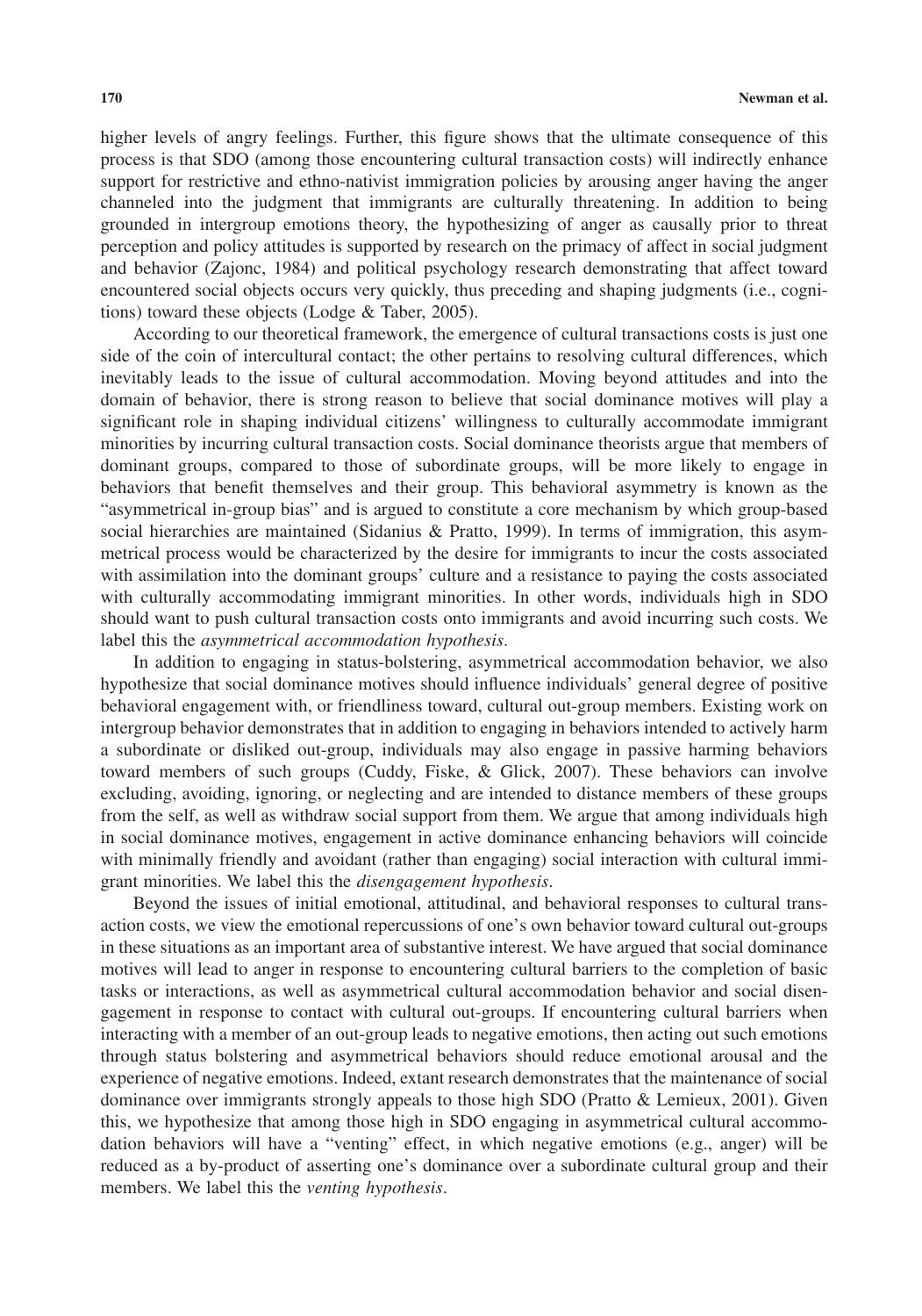## **Overview of Experimental and Observational Studies**

Two separate studies were designed to test our hypotheses concerning the moderating role of SDO on individuals' emotional, attitudinal, and behavioral reactions to encountering cultural transaction costs. In Study 1, we conducted an experiment where participants were unexpectedly exposed to a Spanish website during the course of completing a basic Internet website-navigation task. Following this experimental treatment, participants were given a questionnaire measuring emotions, perceived threats related to immigration, and policy attitudes. In Study 2 (observational study), recruited individuals participated in an Internet chat room, in which they interacted with a chat discussant who conversed in English *and* Spanish. These study participants were given the opportunity to incur or push cultural transaction costs onto their chat discussant. In essence, these two studies enable us to assess the effect of individual differences in social dominance motives on reactions to key experiences and situations ranging across the trajectory of the intercultural contact process, beginning with the simple exposure to an unfamiliar culture (Study 1) and ending with a situation requiring the allocation of cultural transaction costs (Study 2).

## **Study 1**

In our first study, we confront participants with a cultural transaction cost in the form of an unexpected exposure to a Spanish language website during the course of performing a very basic Internet website-navigation task. We aimed to have this manipulation imitate the type of impersonal and incidental exposures to unfamiliar culture that discomfit basic everyday tasks or interactions, such as placing a fast-food order, reading a sign, or navigating an automated telephone customerservice system. Existing research demonstrates that a large portion of Americans' contact with immigrants is likely to be characterized by sporadic, informal, and brief encounters within specific contexts (e.g., local supermarkets, retail stores, etc.) rather than prolonged and intimate settings (Hopkins, 2010). Further, recent research finds that impersonal and incidental exposure to the Spanish language can operate as a powerful implicit cue by activating feelings of threat and opposition to immigration (Newman, Hartman, & Taber, 2012; Hopkins et al., 2010).

#### *Experimental Design and Procedure*

At a large northeastern university, 111 undergraduate students enrolled in political science courses were recruited to participate in this study. Of the 111 students who participated, there were slightly more males (58%) than females, 64% identified themselves as Caucasian, and ideology and party identification were nearly evenly distributed across the student sample, with a slight skew in favor of liberal and democratic identifiers.<sup>1</sup> Although we make no claims about the representativeness of our sample relative to the general public, we suspect that any findings from our data are conservative estimates given that college students tend to be more open to experience and have less crystallized social and political attitudes than the general adult population (Sears, 1986).

Upon entering the lab, subjects were informed that they were participating in a consumerresearch study investigating people's attitudes toward government websites. Participants were instructed that they would be assessing the New York State Department of Motor Vehicles (NYSDMV) website and that they were going to be given three navigation tasks to familiarize

 $<sup>1</sup>$  The key form of cultural transaction costs induced in our studies concerned moving from English to a foreign language. As</sup> such, we were forced to exclude Asian subjects from the analyses in Studies 1 and 2 because the vast majority of these subjects—relative to all other racial groups—were exchange students visiting the United States. More importantly, over three-quarters of these students were recent English-language learners with high rates of nonresponse to survey questions in both studies and to chat discussion questions in Study 2.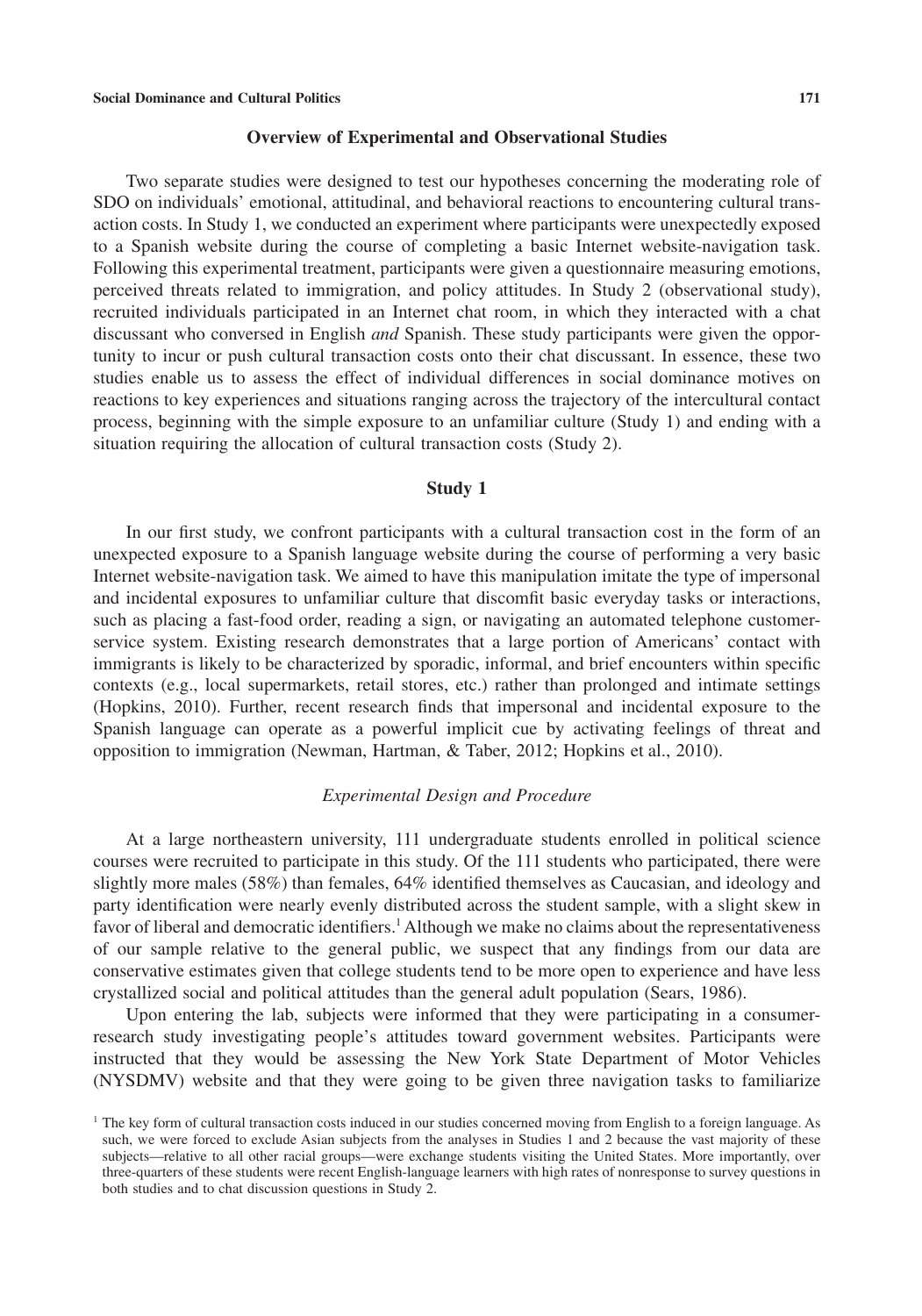themselves with that website to evaluate its "user-friendliness." The NYSDMV website was chosen because at the time of the study (Fall 2009), the English and Spanish versions of the website were nearly identical in color, format, and general appearance. For the first navigation task, all participants, regardless of condition, were asked to locate information about "how new drivers obtain a driver's license in New York State." After completing the first navigation task, participants closed the DMV website and returned to the main experimental page, where they were asked two questions about their findings. After these questions, they were then sent on a second and third navigation task which was also followed by questions.

The sole experimental treatment of the study involved varying what occurred during the third navigation task: Participants in the control condition simply searched for specific information on the English language DMV website as they had done in the previous two tasks. However, participants in the treatment condition were "accidentally" directed to the Spanish-language version of the New York State DMV website to perform a search for information about "how one might obtain custom and personalized license plates." We refer to this manipulation as the "web Spanish" treatment. For participants with little to no Spanish language ability, encountering this website truly represented an insurmountable barrier because there was no simple button to click to translate the page into English. Interestingly, the vast majority of study participants exited the Spanish-language page within 10 seconds or less; hence, our web Spanish treatment was clearly incidental.

Immediately after completing the navigation tasks, all participants answered a series of selfreported emotion questions, followed by filler questions (designed to support the cover story that the experiment concerned evaluation of a public website), and measures of social dominance orientation,<sup>2</sup> perceived threat, and policy items related to immigration. An open-ended experimental check indicated that less than 2% of the sample explicitly thought the study was about immigration, minorities, or culture. Further, no participants believed that the purpose of the experiment was to manipulate language exposure or use it as a barrier toward performing the navigation task. Last, there was no significant correlation between experimental condition and the very small portion of students that reported thinking the experiment had something vaguely to do with immigration or culture.

#### *Measures*

To assess the role that social dominance motives play in shaping the effect of our experimental treatment on emotions and immigration-related attitudes, we used eight items from the original 16-item social dominance orientation scale (Pratto et al., 1994). These eight items were combined into a single summative scale ( $\alpha$  = .85) and recoded to range from 0 to 1, for ease of interpretation  $(1 =$ high SDO;  $M = .34$ , SD = .22). For more information about the items used and question wording, see Appendix A.

To gauge the impact of our treatment on participants' experienced type and level of emotional arousal, participants answered 5 anger items adapted from the Positive and Negative Affect Schedule (PANAS; Watson, Clark, & Tellegan, 1988). More specifically, subjects reported the extent to which they felt "angry," "upset," "irritable," "annoyed," and "frustrated." Response options for each of these five self-reported emotion questions ranged from "very slightly" to "not at all." These five anger items were combined into a single summative scale that was recoded to range from 0 to 1  $(1 - \text{high})$ anger;  $M = .24$ ,  $SD = .25$ ) and yielded an inter-item reliability of  $\alpha = .90$ . To measure the perception of cultural threat posed by immigrants, we included a six-category item derived from Sniderman et al. (2004). Respondents indicated their agreement with the following statement: "These days, I am afraid the American culture is threatened by immigration"  $(6 = "strongly agree").$ 

<sup>&</sup>lt;sup>2</sup> One could argue that our measure of SDO might be reactive to the experimental treatment, given that it was measured after exposure to the "web Spanish" manipulation. A simple bivariate regression, however, revealed that levels of SDO among the study participants was not significantly influenced by exposure to the treatment  $(B = .010, \, SE = .010, \, p = .31)$ .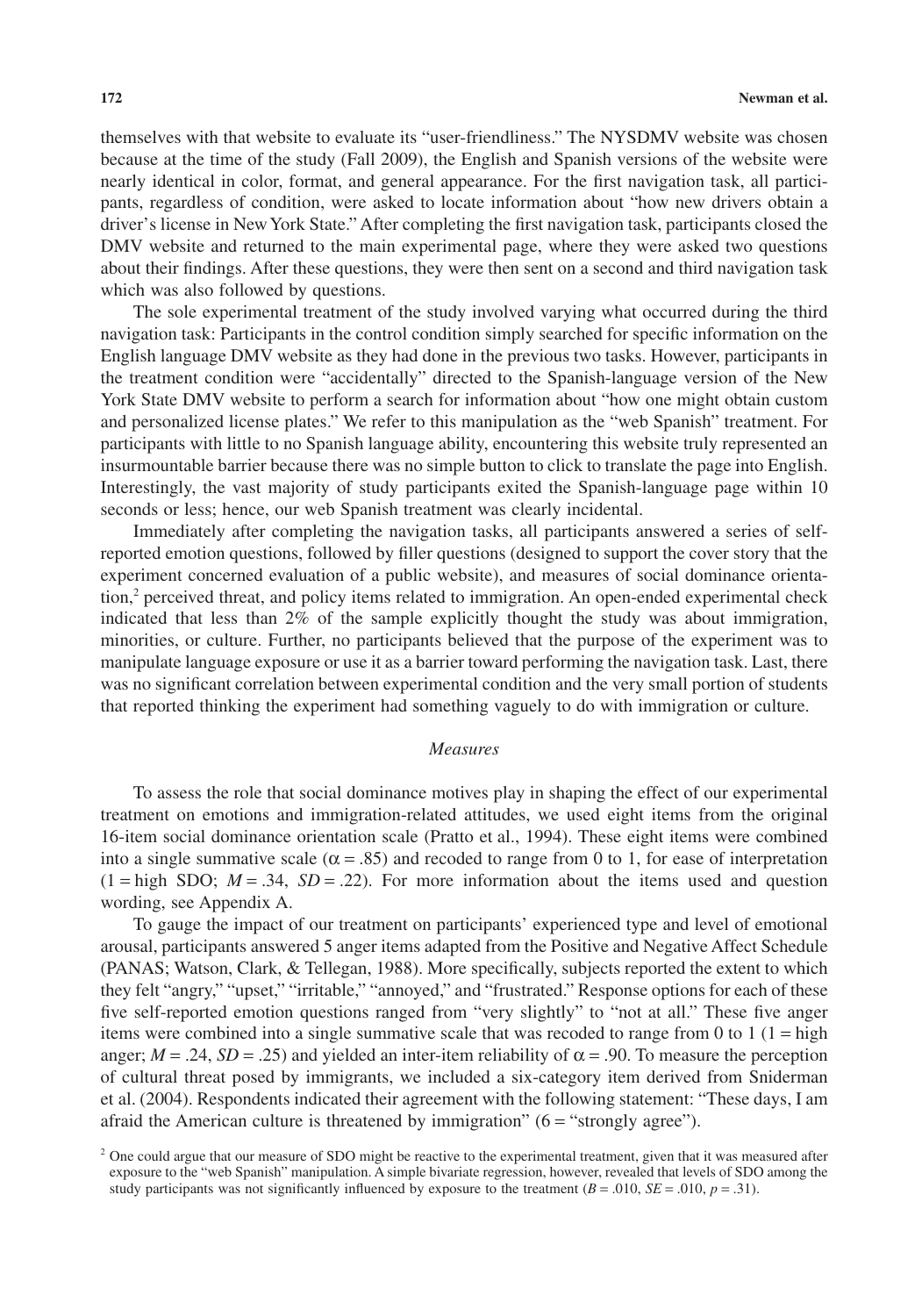We measured subjects' immigration policy preferences with two items. First, we asked subjects to indicate on a 5-point scale how important it was for the "U.S. government to work to return all illegal immigrants back to their home countries" (*Deport Illegals*; 5 = "extremely important"). On the surface, this item addresses preferences over how restrictive or punitive our national position toward illegal immigrants should be; however, this item can also be viewed as the extent to which individuals want to cut cultural transaction costs by reducing the immigrant population. Second, we included an item that asked participants to report how likely they would be to support "a state or local law declaring English as the Official Language?" This item, labeled *Official English*, had six response options, ranging from "extremely unlikely" to "extremely likely."3 This item, within the context of language, should tap preferences regarding the macrolevel distribution of cultural transaction costs by essentially shaping "who culturally accommodates whom."

All of our models included controls for gender  $(1 = male)$ , birthplace of subjects' parents  $(1 = one or more of subject's parents was born outside of the United States)$ , Spanish language ability  $(1 = \text{subject can speak Spanish "very well"), a standard 7-point measure of political ideology$  $(1 = \text{very conservative})$ , and the strength of subjects' national identity  $(1 = \text{strong American identity})$ derived from the four-item scale used by Sniderman et al. (2004). Race was controlled for with a dummy variable coded "1" for Caucasian subjects and "0" for non-White, minority subjects. Information about the correlations between key variables is provided in Appendix B.

#### *Results*

To test our hypotheses, we estimated a mediated-moderated effects (Baron & Kenny, 1986; Muller, Judd, & Yzerbyt, 2005) structural equation model (SEM). For our anger hypothesis, we interacted SDO with a treatment dummy variable; this interaction contrasts the effect of moving from the minimum to the maximum levels of SDO among those in the treatment compared to those in the control condition. Our SEM simultaneously estimated four regressions: (1) anger on the SDO-bytreatment interaction and control variables, (2) cultural threat on the SDO-by-treatment interaction, anger, and controls, (3) Deport Illegals policy item on the SDO-by-treatment interaction, anger, cultural threat, and controls, and (4) Official English policy item on the SDO-by-treatment interaction, anger, cultural threat, and controls. This model allows us to estimate a series of mediated or indirect pathways by which SDO, conditional upon the treatment condition, may influence immigration policy preferences. Due to the ordinal nature of our cultural-threat item and policy dependent variables, we used ordered probit link functions for these equations within our SEM and estimated the parameters using mean and variance-adjusted weighted least squares in Mplus (Muthén & Muthén, 2007).

The full results from our SEM are displayed in Table 1, and the core results are displayed graphically in Panel B of Figure 1. The first column contains our findings for the anger model. As hypothesized, among those receiving the experimental treatment, higher levels of SDO is associated with a significant increase in feelings of anger  $(B = .34, SE = .17)$ . A coefficient of .34 indicates a sizeable effect of an increase in SDO on anger. To be sure, among participants who received the treatment, the predicted value on the anger scale for those low in SDO is .22, whereas for those highest in SDO, the predicted value of anger increases to .56. We also find a statistically significant and negative coefficient on the interaction term  $(B = -.47, SE = .23)$ , which tells us that the marginal effect of moving from the minimum to the maximum value of SDO on anger is significantly reduced in the control condition.

<sup>&</sup>lt;sup>3</sup> The response categories for the "Deport Illegals" ("not at all important" "slightly important" "moderately important" "quite important" and "extremely important") and "Official English" ("extremely unlikely" "pretty unlikely" "somewhat unlikely" "somewhat likely" "pretty likely" and "extremely likely") items contain no neutral midpoint. The decision to exclude the neutral midpoint for these items was done to avoid its overusage as a default response among those subjects reluctant to take a position and/or concerned with social desirability (e.g., see Krosnick, 1999).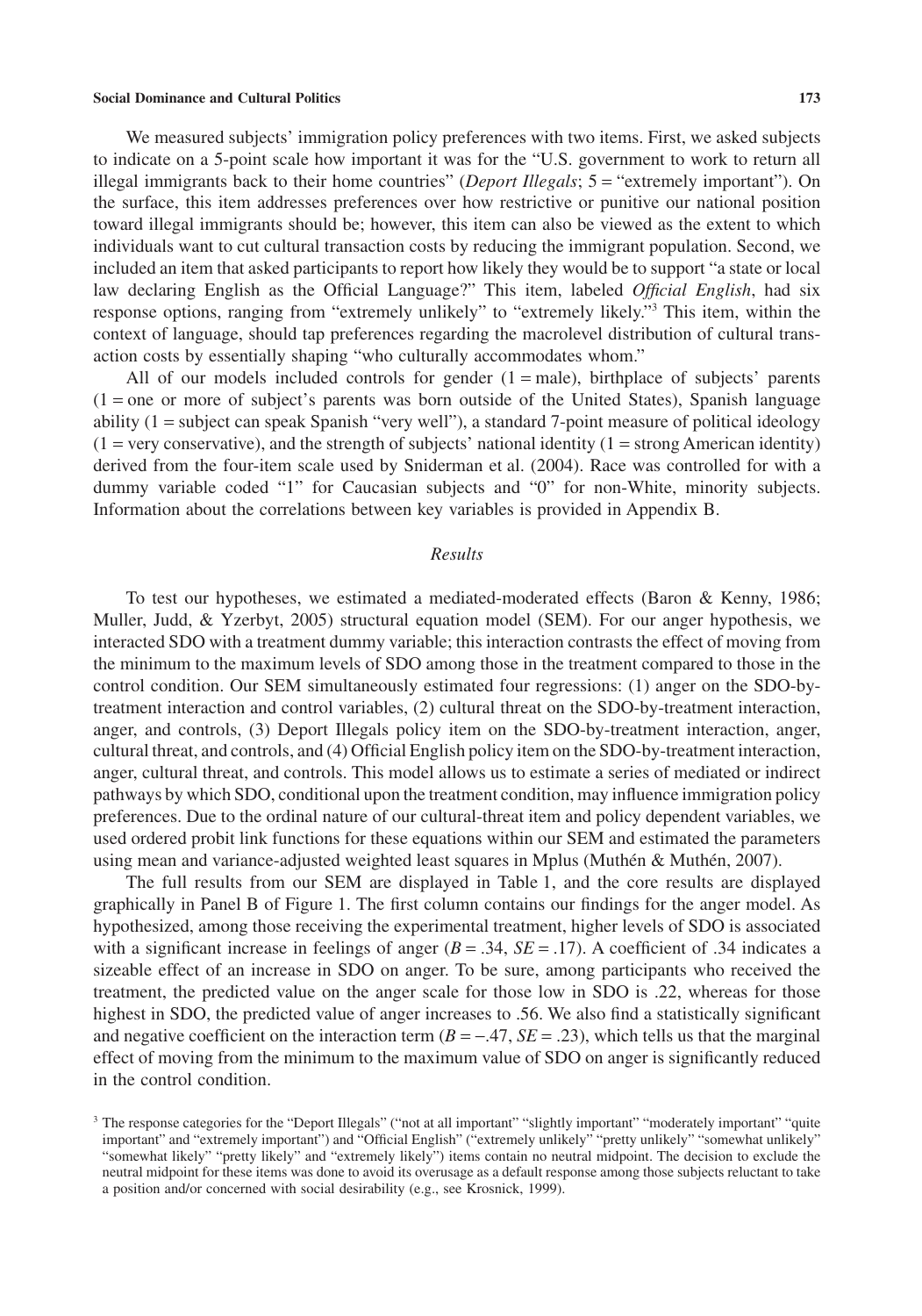|                                    | Anger          | Cultural   | Deport    | Official          |
|------------------------------------|----------------|------------|-----------|-------------------|
|                                    | Scale          | Threat     | Illegals  | English           |
| Social Dominance Orientation (SDO) | $.340*$        | .471       | $2.11*$   | 1.36              |
|                                    | (.171)         | (.724)     | (.847)    | (.902)            |
| Treatment Dummy $(0 = Treatment)$  | .095           | .131       | .555      | .309              |
|                                    | (.093)         | (.455)     | (.388)    | (.386)            |
| $SDO \times Treatment$ Dummy       | $-.474*$       | .338       | $-1.23$   | $-1.64$           |
|                                    | (.229)         | (.986)     | (1.04)    | (1.03)            |
| Anger Scale                        |                | $.920*$    | $-.583$   | $-.106$           |
|                                    |                | (.426)     | (.457)    | (.452)            |
| Cultural Threat                    |                |            | $.343***$ | $.320**$          |
|                                    |                |            | (.106)    | (.116)            |
| Gender                             | $-.036$        | .050       | $-.028$   | $-.346$           |
|                                    | (.053)         | (.253)     | (.228)    | (.253)            |
| White                              | $-.228***$     | .025       | .121      | $-.104$           |
|                                    | (.059)         | (.334)     | (.319)    | (.281)            |
| Spanish Language Ability           | $-.023$        | $-.507$    | $-.075$   | $-.566$           |
|                                    | (.088)         | (.369)     | (.414)    | (.391)            |
| Foreign Born Parents               | $-.044$        | $-.896***$ | .328      | $-.146$           |
|                                    | (.058)         | (.271)     | (.269)    | (.289)            |
| Ideology                           | $.269***$      | .973       | $-.477$   | .088              |
|                                    | (.078)         | (.736)     | (.434)    | (.342)            |
| National Identity                  | $-.152\dagger$ | .908*      | $1.09*$   | $1.36***$         |
|                                    | (.078)         | (.476)     | (.461)    | (.442)            |
| <b>INDIRECT EFFECT:</b>            |                |            |           |                   |
| Social Dominance Orientation       |                |            |           |                   |
| Estimate                           |                | $.313+$    | $.107+$   | .100 <sup>†</sup> |
| (S.E.)                             |                | (.215)     | (.078)    | (.074)            |

**Table 1.** The Mediated Effect of SDO and Web Spanish Treatment On Policy Preferences

*Note.*  $N = 111$ . Because Mplus treats categorical dependent variables as latent variables, the coefficient estimates for the *Cultural Threat*, *Deport Illegals*, and *Official Language* equations represent the standard deviation unit change in the latent variable underlying the ordered response dependent variable associated with a unit change in the independent variable. For the *Anger Scale* equation, entries are unstandardized regression coefficients. The estimated indirect effect of SDO is the effect of going from the minimum to maximum value of SDO among those in the treatment condition. Reported *p*-values for test of indirect effects are based upon one-tailed hypothesis tests. All other significance levels are based on two-tailed hypothesis tests,  $\frac{1}{7}p < .10, \frac{1}{7}p < .05, \frac{1}{7}p < .01, \frac{1}{7}p < .001$ .

Moving on to the mediation hypothesis, we turn to the second column in Table 1, which displays the effects of SDO, the experimental condition, the interaction of SDO and condition, and anger, on cultural threat. The bottom rows of the table report the indirect effect of SDO among those in the treatment condition on cultural threat via its effect on self-reported anger. The results reveal that SDO does not directly affect perceived cultural threat among those in the treatment condition  $(B = .47, SE = .72)$ , and there is no significant interaction between SDO and experimental condition (*B* = .34, *SE* = .98). However, experiencing anger does significantly affect perceived cultural threat  $(B = .92, SE = .42)$ , with increasing anger associated with heightened perception that immigrants threaten American culture. Although we find that SDO failed to exert a direct effect on cultural threat, it did exert a significant indirect effect on cultural threat perceptions by its impact on anger  $(B=.31, SE=.21).<sup>4</sup>$ 

<sup>4</sup> One potentially problematic feature of our experimental manipulation is that the expression of anger among those high in SDO is attributable to having their web browser not working as intended rather than encountering language-based barriers. This concern, however, is ameliorated by the statistically significant and substantively large link between the anger caused by the treatment and reported levels of cultural threat.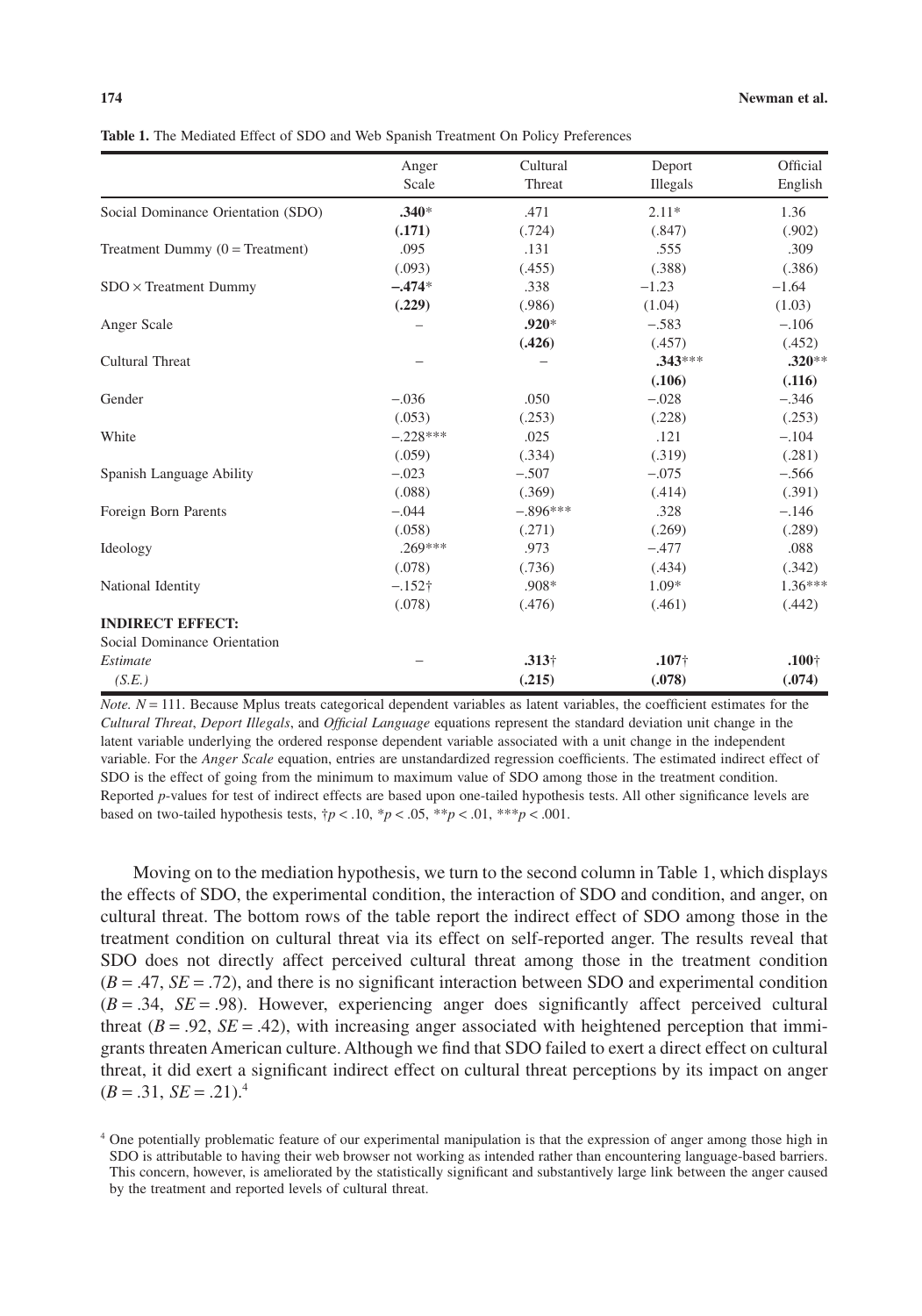The final pathway to be tested is whether SDO and the web Spanish treatment, by arousing anger and thus enhancing the perception cultural threat, indirectly increased support for restrictive and ethno-nativist immigration policies. The third and fourth columns in Table 1 list the direct effects of these factors on policy attitudes, as well as the indirect effects of SDO (among those in the treatment condition) on immigration policy preferences. First, the results reveal that a higher levels of SDO among those in the treatment condition is associated with an increase in the probability of supporting a government policy to deport illegal immigrants and institute an Official English Language law, although only in the former case did this effect attain conventional levels of statistical significance. Further, there are no significant interactions between SDO and experimental condition in either policy model, and we see that anger has no significant direct effect on either of these policy attitudes. Second, the results reveal that an increase in cultural threat significantly increases the probability of supporting both of these anti-immigrant policies ("Deporting Illegals":  $B = .34$ ,  $SE = .10$ ; "Official English":  $B = .32$ ,  $SE = .11$ ). And last, we find that SDO (among those in the treatment condition) indirectly enhanced support for these two policies by arousing anger, which in turn, was associated with higher levels of perceived cultural threat. To be sure, the path coefficients listed in these columns test a complex pathway of influence: SDO and Treatment  $\rightarrow$  Anger  $\rightarrow$  Cultural Threat  $\rightarrow$  Policy Attitude.<sup>5</sup> To assess the robustness of these results given our modest sample size, we reran our SEM using bootstrapped standard errors and confidence intervals for all parameter estimates, and the sign and significance of our estimates remain intact.

## *Discussion*

We theorized that encountering cultural transaction costs should be experienced by high-SDOs as a dominance-threatening and status-infringing obstacle posed by a subordinate cultural out-group. Our analyses demonstrate that encountered language-based barriers to the completion of basic tasks among high-SDOs activates anger, which in turn augments the perception that immigrants pose a threat to American culture, and culminates in increased support for restrictive and ethno-nativist immigration policies. These findings contribute to the immigration opinion literature in two respects. First, they add to existing research exploring the sources of public opposition to immigration by showing that a specific type of intercultural contact, when paired with social dominance motives, can increase anti-immigrant policy support through the generation of negative emotions and cultural-threat perceptions. This stands out from existing work not only by the complexity of the analyzed causal process underlying policy attitudes but in the exploration of the interplay between personality and situational factors in shaping opinion. Second, the findings from this study advance our understanding of the causes of cultural threat by demonstrating that threat perceptions can be generated by combining individual social dominance motives with angerinducing, real intercultural-contact experiences.

<sup>5</sup> One possible alternative model to the causal process we stipulate is one in which cultural-threat perceptions *precede* feelings of anger. In other words, SDO and receipt of the treatment first arouses perceptions of cultural threat, which then lead to feelings of anger and ultimately support for restrictive immigration policy. To rule out this alternative explanation, we estimated the following SEM: SDO and Treatment → Cultural Threat → Anger → Policy Attitude. The results from this SEM do not fit the data well, as the path from SDO (conditional upon receipt of the treatment) to anger via cultural threat is not statistically significant, nor is the path from SDO (again, conditional upon the treatment) to policy preferences via cultural threat then anger. We do not find this null result surprising, as the literature we draw upon to derive our hypotheses suggests that emotions should precede perceptions of threat in response to out-groups. That is, emotions are a mechanism through which an out-group's offending behavior is translated into negative cognitions and harm-intending behaviors toward that out-group.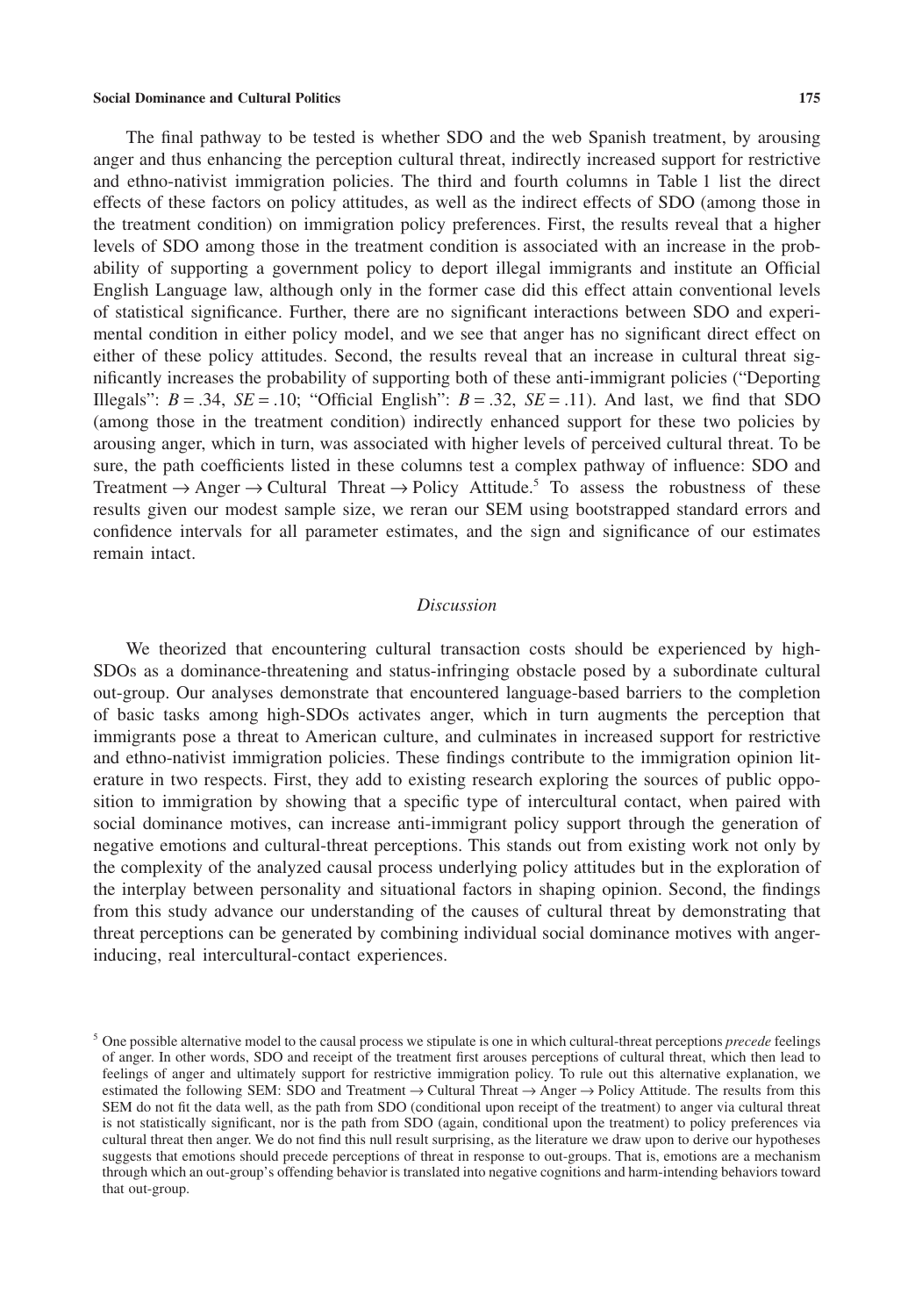## *Study 2*

Although Study 1 provided an opportunity to observe how individuals react to cultural transaction costs, it was not designed to observe individual preferences over how these costs should be distributed to overcome cultural barriers. As a result, we designed Study 2 to test the asymmetrical accommodation, disengagement, and venting hypotheses by placing study participants in an intergroup contact situation involving cultural transaction costs and providing them with the opportunity to personally accept or push these costs onto an out-group member.

## *Study Design and Procedure*

At a large northeastern university, 71 undergraduate students enrolled in political science courses were recruited to participate in this observational study. Of the 71 students who participated, there were slightly more females (55%) than males, 52% of subjects identified themselves as Caucasian, and ideology and party identification are nearly evenly distributed across the student sample, with a slight skew in favor of liberal and democratic identifiers. As in Study 1, subjects were informed that they were participating in a consumer-research study investigating people's attitudes toward commercial or government websites. The first section of Study 2 was the same as in Study 1, only this time the website was the Department of Housing and Urban Development (HUD). The main difference between Study 1 and 2 is that the Internet website-navigation portion of Study 2 contained no experimental manipulation. Rather, after completing the three brief navigation tasks of the HUD website, which were entirely in English and involved no unexpected exposure to a Spanish language version of the HUD website, all subjects were then asked to participate in an online focus-group discussion using a chat-room environment.

To reinforce our cover story, participants were told that focus-group discussions constitute a large part of conducting consumer research and provide a very useful method of learning about consumer evaluations and preferences. Participants were told that our research was being conducted at multiple sites and that they were going to participate in a brief online "focus-group style" chat with another student participating at a separate university. In reality, the chat-room discussant was a computer program with a set of scripted questions for our subjects. In addition, subjects were told that given time and cost constraints, the discussion session would be limited to a short "Questions and Answers" format. All participants in the study were assigned the role of answering six questions posed by their chat-room partner. For all study participants, four of the six questions asked by the "discussant" contained substantial portions of the question in Spanish. For example, the first posted statement by the computerized chat discussant was: "*just finished looking at some sites. qué website tu viste que buscar?*" The second and fifth statements were entirely in English, while the third, fourth, and sixth statements were written half in Spanish in a fashion similar to the first example.

The injection of Spanish into the chat was intended not only to simulate the type of brief, real-life encounters that Americans may have with immigrants who possess limited Englishlanguage abilities, but it also served to construct an interactive social situation involving cultural transaction costs. For participants with little knowledge of Spanish, encountering these statements in a foreign language created a barrier to transacting—that is, responding to the discussant's questions and communicating more generally. The main innovation of Study 2 is that every participant, in addition to being able to freely enter a text reply to the discussant's question, was also provided with two "screen options" designed to capture a basic difference in cultural-accommodation behavior and preferences regarding the distribution of cultural transaction costs. Two buttons, labeled "Retrieve Translator" and "Request Translation," were available throughout the entire chat discussion. Clicking on the former button opened up a new browser connecting subjects to an online Spanish-to-English translation website. Clicking on the latter button caused a message in the chat discussion text box to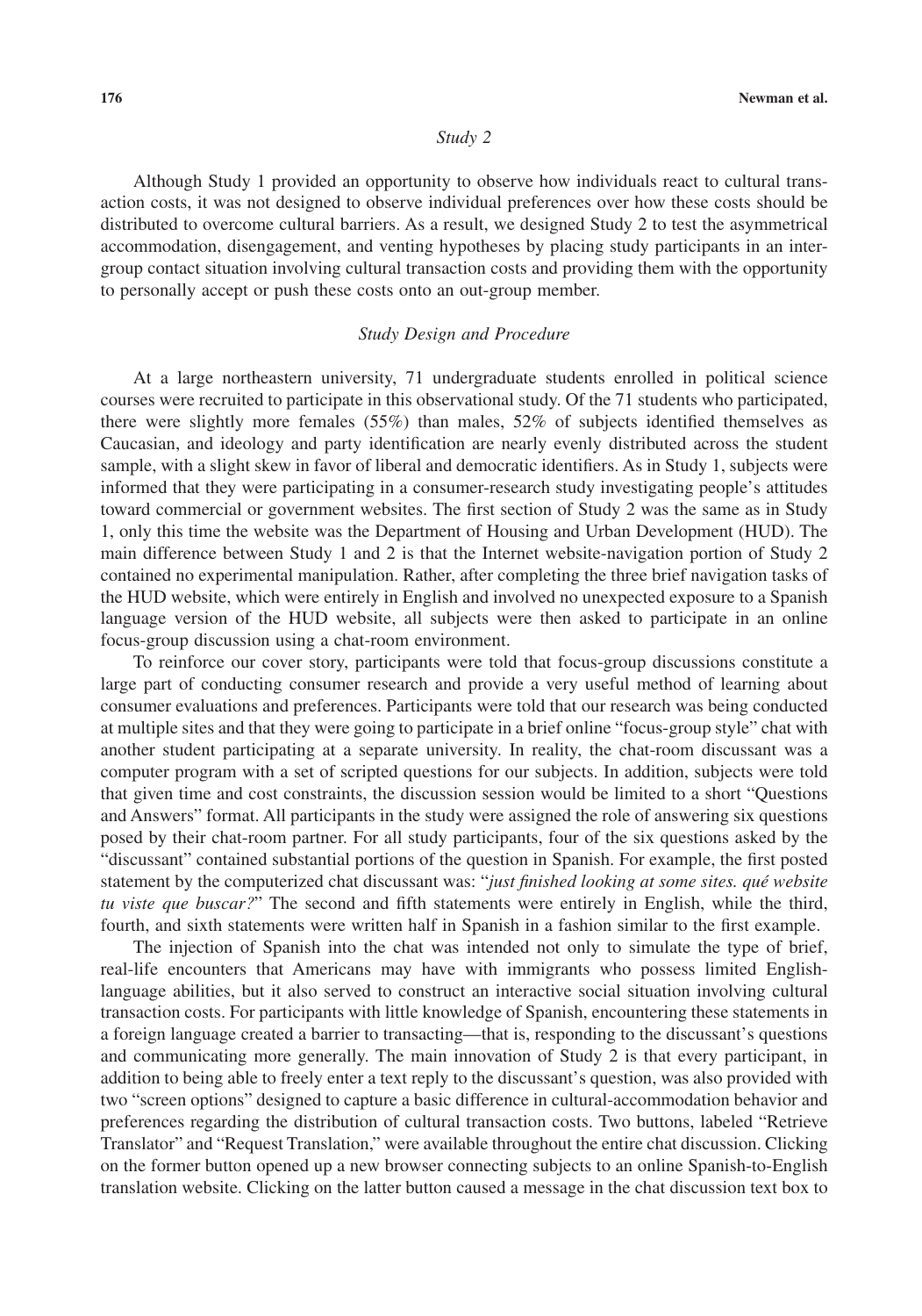pop up stating, "Please hold on, request for translation is being sent." The chat program was designed to be as realistic as possible; after waiting a little over a minute, the same question asked in partial Spanish by the chat discussant reappeared in full (though imperfect) English. Further, these options were not mutually exclusive; clicking on one at each "response round" of the six questions did not eliminate the option of selecting the other.

This feature of Study 2 enabled us to use each subject's behavior during the chat to generate a novel set of dependent variables. The "Retrieve Translator" and "Request Translation" buttons were made available to observe participants' willingness to resolve the cultural transaction barriers by incurring the costs in time and effort associated with translating Spanish to English or by pushing these costs onto the chat discussant by requesting they translate their statement into English. We view the choice over these two options as a behavioral indicator of subjects' willingness to culturally accommodate out-groups by incurring transaction costs. Conversely, the act of pushing the costs onto an out-group member, as indicated by selection of the "Request Translation" option, is viewed as an active effort by individuals to avoid cost incurrence and be accommodated by a member of a cultural out-group.

#### *Measures*

Four initial dependent variables were derived from subjects' behavior during the chat discussion. First, we constructed dichotomous *push* and *incur* variables. The push variable was coded "1" if a subject selected the "Request Translation" button at least once during the course of the chat and "0" otherwise; the incur variable was similarly coded "1" if the subject selected the "Retrieve Translator" button at least once during the course of the chat. In total, roughly 49% of participants pushed at least once during the course of the chat, and 51% of subjects incurred transaction costs at least one time. The dichotomous push and incur variables were moderately negatively correlated (–.55) with one another. Second, we created variables counting the number of times each behavioral option was selected, rendering *pushcount* and *incurcount* variables, each ranging from 0 to 4 (because subjects only received four questions in partial Spanish, and no subjects clicked either button more than four times). Each of these count variables had a slight polar bimodal distribution, revealing a tendency among participants to either fully engage or abstain from engaging in one of these two behaviors in response to each instance of encountering the Spanish-language barrier.

In addition to observing individual cultural-accommodation behavior toward the chat discussant, we also recorded all typed responses from each subject to the chat discussant, which we used to calculate word counts. The number of words, and thus the degree of "talkativeness" of each subject to the chat discussant, was used as an indicator of social engagement versus withdrawal from the interaction with the discussant.<sup>6</sup> We first constructed a variable measuring the total number of words used by each subject across their six responses to the chat discussants' questions. Next, to control for the fact that some questions asked by the computerized discussant solicited short responses, we created an average of the words used by each subject across their six responses. These two variables served as the dependent variables for our test of the disengagement hypothesis. To test the venting hypothesis, all participants answered four questions tapping anger; as in Study 1, we asked subjects the extent to which they were presently feeling "upset," "hostile," "irritable," and "distressed." These four items were combined into a single summative scale ( $\alpha = .77$ ) and recoded to range from 0 to 1  $(1 = \text{high anger}; M = .16, SD = .19).$ 

To assess the role of individual social dominance motives in shaping accommodation behavior, disengagement, and the experience of negative emotions, we relied upon the same eight-item

<sup>&</sup>lt;sup>6</sup> While passive harm and friendliness are typically gauged with measures of eye contact, smiling, spatial distance, and body language (Cuddy et al., 2007; Fazio, Jackson, Dunton, & Williams, 1995), such measures are unavailable to us given the interaction in cyber space rather than in person.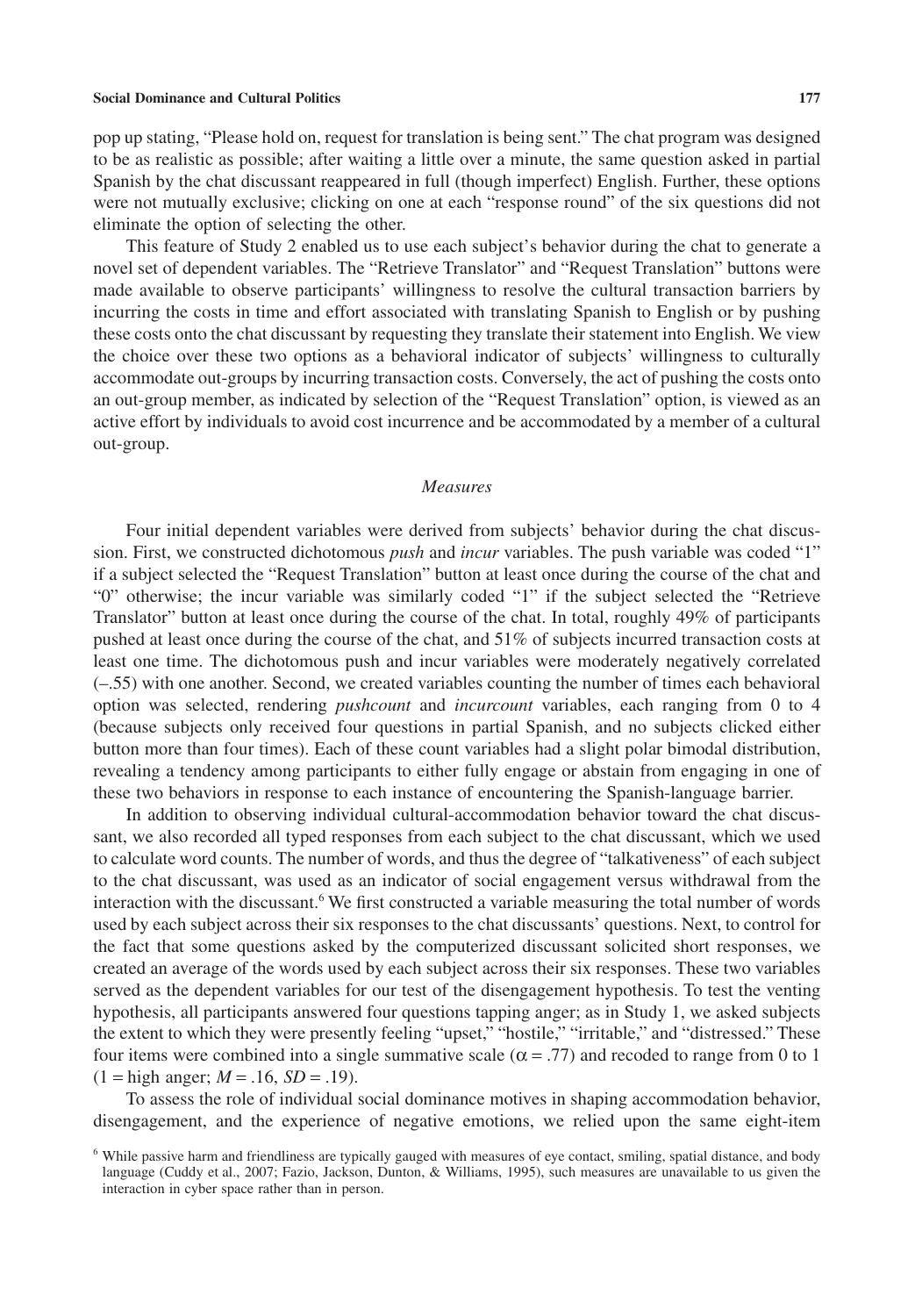measure of SDO utilized in Study 1. These items were combined into a single scale ranging from 0 to 1 (1 = high SDO;  $M = .38$ ,  $SD = .19$ ), yielding an interitem reliability of  $\alpha = .81$ . We also interacted SDO with a dichotomous item asking subjects whether English is the primary language spoken at home. The purpose of this interaction was to provide a strong mechanism for ensuring that the Spanish-language manipulation encountered during the chat truly constituted an unknown language and thus an obstacle to communication. Therefore, while the asymmetrical accommodation hypothesis predicts that individuals higher in SDO will be more likely to push costs onto out-group members, this prediction only holds when these individuals are truly being confronted with an unfamiliar language (i.e., cultural transaction costs).7

We used the same set of control variables from Study 1, with the addition of two variables not included in the first study that may be of theoretical importance. First, we include an 11-item measure of openness to experience to control for individual differences in the propensity to seek out novelty and new stimuli, such as a foreign culture. These items were combined into a single scale that was recoded to range from 0 to 1 ( $\alpha$  = .73; 1 = high openness). Second, intergroup contact theory (Allport, 1954; Brown, 1995) suggests that having recurrent exposure to a foreign language within the context of one's friendship network should reduce the experience of languagebased threats. To control for this possibility, we included an item asking respondents about the percentage of close friends in their social network who were raised speaking a language other than English  $(1 = 100\%)$ .

## *Results*

To test the asymmetrical accommodation hypothesis, we analyzed the dichotomous push and incur variables, as well as the push and incur count variables, using logistic and ordered logistic regression.8 As hypothesized, among participants who primarily speak English, higher levels of social dominance motives was associated with a significant increase in the probability of pushing cultural transaction costs onto the Spanish-speaking (computerized) chat discussant  $(B = 4.12)$ , *SE* = 1.81; see Table 2). Indeed, not only were high-SDOs more likely to push at least once, they were more likely to push often: higher levels of SDO was associated with a significant increase in the probability of pushing costs to each of the four questions asked in partial Spanish  $(B = 3.35,$ *SE* = 1.56). Moreover, high-SDOs who only speak English were significantly less likely to culturally accommodate their chat discussant by retrieving the Spanish-to-English translator (*Incur Dummy*:  $B = -5.49$ ,  $SE = 1.98$ ; *Incur Count*:  $B = -4.14$ ,  $SE = 1.60$ ). To further explicate these results, we plotted predicted probabilities in Figure 2.

Our intuition behind the interaction of SDO with language usage is confirmed by the four significant interaction terms. While SDO is associated with asymmetrical accommodation behavior among those speaking primarily English, this relationship is significantly attenuated among those high in SDO who speak a language other than English. Although possessing the ability to speak a language other than English does not mean that these participants could speak Spanish, it does likely impart familiarity with and tolerance for foreign language exposure. Of the controls in these models, the only other variable that exerted some influence over cultural accommodation behavior was openness to experience. The results reveal that moving from the minimum to the maximum level of openness is associated with a marginally significant decrease in the probability of pushing cultural

<sup>7</sup> When rerunning all models in Study 2 on participants that spoke only English, all of the main results hold.

<sup>&</sup>lt;sup>8</sup> To address the loss of large sample properties associated with Maximum Likelihood Estimation with samples smaller than  $N = 200$ , and thus any potential bias in our estimates, we reran these regressions using Weighted Least Squares (WLS). WLS applied to regression with dichotomous and ordinal dependent variables provide consistent coefficient estimates and correct standard errors. In each of the four models, the sign and significance of the coefficients for SDO and the interaction term remained unchanged.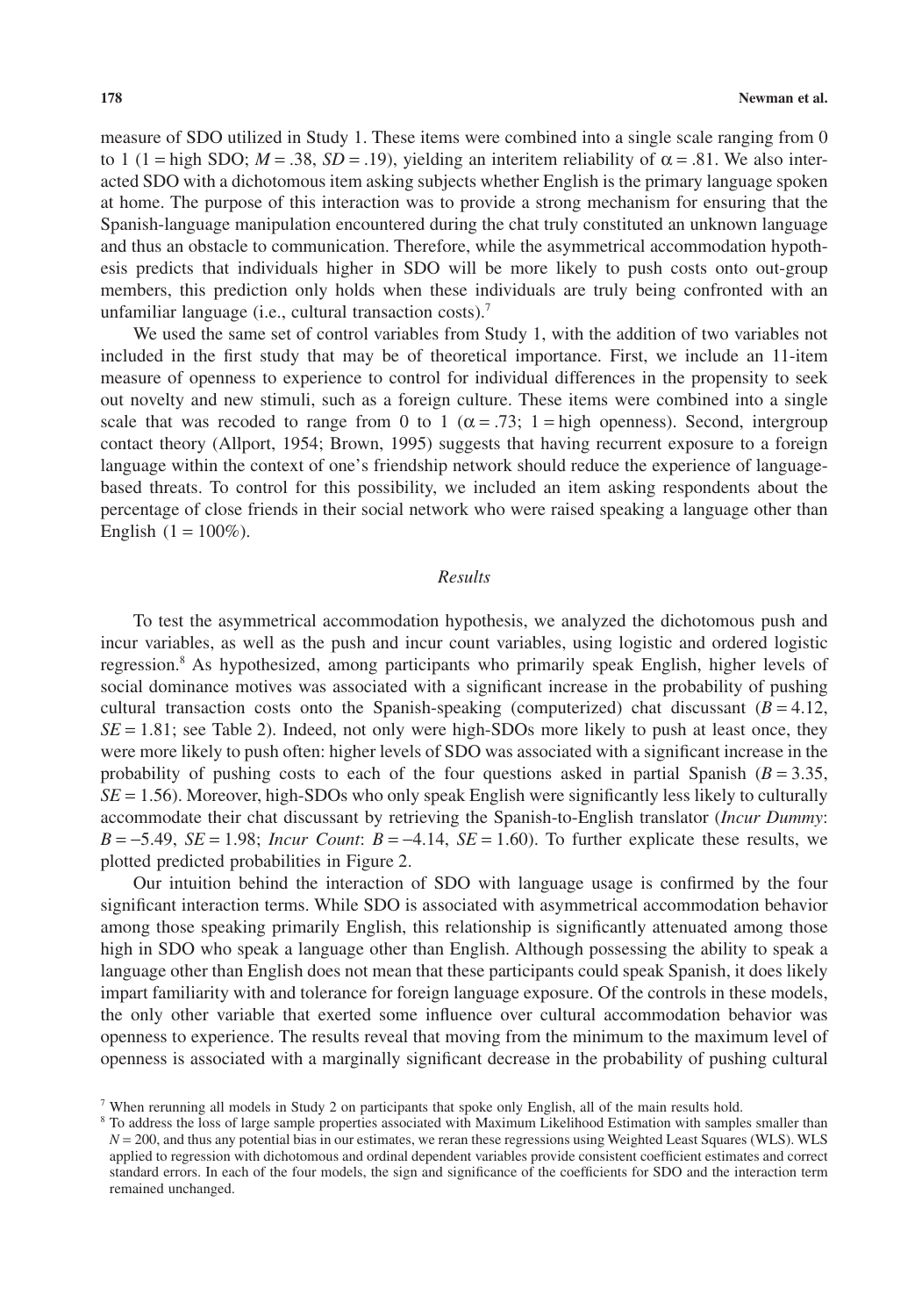**Table 2.** The Effect of Social Dominance on Cultural Accommodation Behavior

|                                              | Push           | Push           | Incur     | Incur          |
|----------------------------------------------|----------------|----------------|-----------|----------------|
|                                              | Dummy          | Count          | Dummy     | Count          |
| <b>Social Dominance Orientation (SDO)</b>    | $4.12*$        | $3.35*$        | $-5.49**$ | $-4.14**$      |
|                                              | (1.81)         | (1.56)         | (1.98)    | (1.60)         |
| Language Dummy $(0 =$ English Main Language) | $4.75***$      | $3.40*$        | $-5.06**$ | $-4.94**$      |
|                                              | (1.72)         | (1.42)         | (1.82)    | (1.71)         |
| $SDO \times Language$ Dummy                  | $-10.98**$     | $-8.17*$       | $11.43**$ | 13.91***       |
|                                              | (4.04)         | (3.50)         | (4.13)    | (4.16)         |
| Gender                                       | $-.855$        | $-.760$        | .549      | .482           |
|                                              | (.629)         | (.556)         | (.658)    | (.555)         |
| White                                        | .340           | 4.24           | .409      | .278           |
|                                              | (.684)         | (.593)         | (.726)    | (.634)         |
| Foreign-Born Parents                         | .567           | .588           | $-1.04$   | $-1.12\dagger$ |
|                                              | (.707)         | (.645)         | (.751)    | (.660)         |
| Ideology                                     | $-1.61$        | $-1.60$        | .151      | 1.02           |
|                                              | (1.45)         | (1.22)         | (1.46)    | (1.29)         |
| Party ID                                     | .828           | 1.01           | $-.080$   | $-.302$        |
|                                              | (1.22)         | (1.07)         | (1.24)    | (1.10)         |
| National Identity                            | 1.26           | .617           | 1.09      | .251           |
|                                              | (1.38)         | (1.20)         | (1.44)    | (1.24)         |
| Open to Experience                           | $-2.64\dagger$ | $-2.18\dagger$ | 1.45      | $2.91*$        |
|                                              | (1.50)         | (1.25)         | (1.49)    | (1.39)         |
| Contact with ESL Speakers                    | $-.930$        | $-.423$        | $2.30*$   | 1.19           |
|                                              | (.985)         | (.859)         | (1.09)    | (.818)         |

*Note. N* = 71. Entries are unstandardized regression coefficients from logistic regressions (*Push Dummy* and *Incur Dummy*) and ordered logistic regressions (*Push Count* and *Incur Count*). Reported significance levels are based on two-tailed hypothesis tests, †*p* < .10,\**p* < .05, \*\**p* < .01, \*\*\**p* < .001.



**Figure 2.** Predicted probability of cultural accommodation behavior among English-speaking subjects. Predicted probabilities were calculated from logistic regression models presented in Table 2.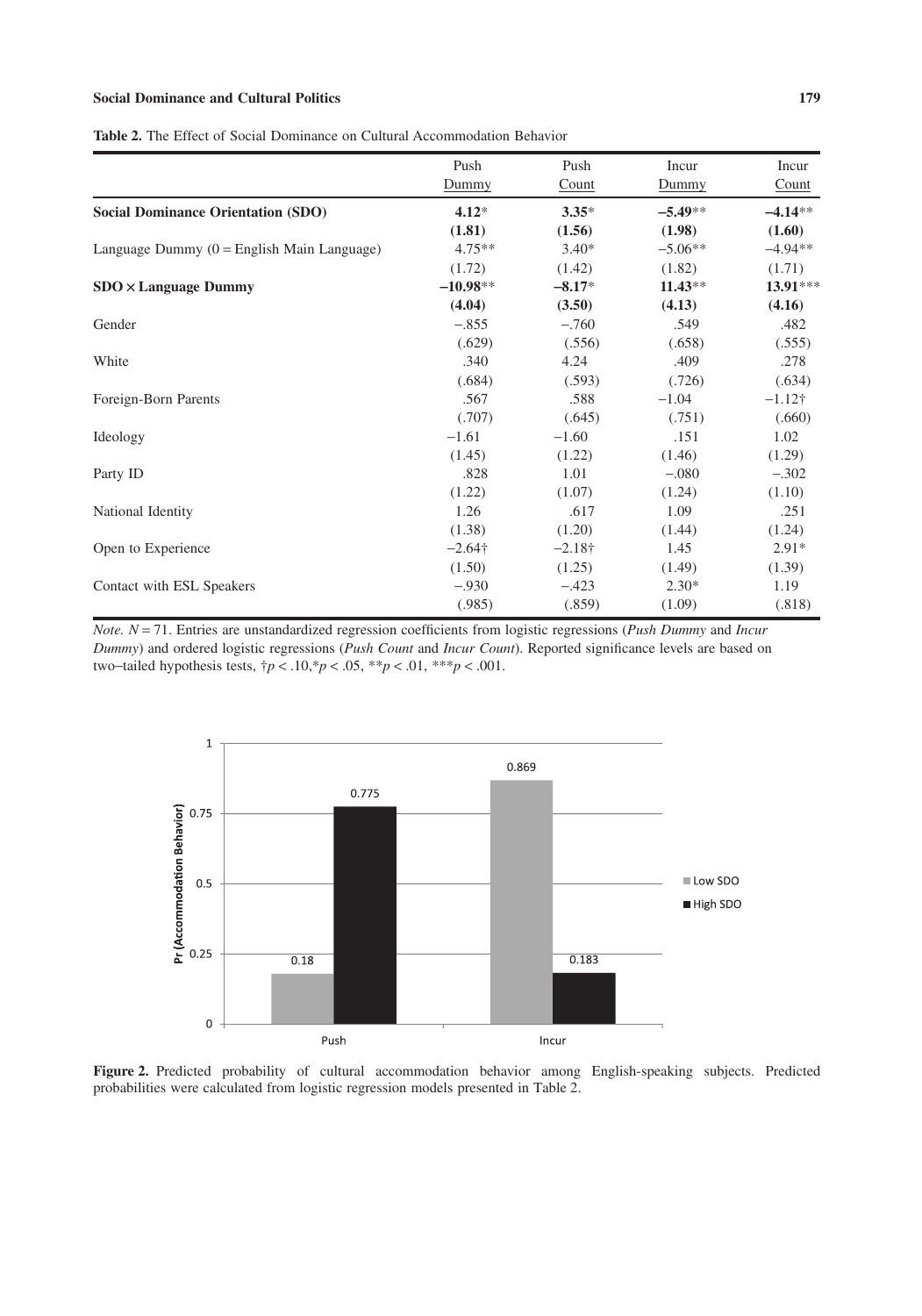transaction costs and a significant increase in the probability of incurring such costs upon each encounter of Spanish language usage by the chat discussant.

Moving on, we tested the disengagement hypothesis using a negative binomial regression of total and average words used by participants during the chat discussion.9 Across both of these models, we found that higher levels of social dominance motives among English-speaking participants is associated with a significant decrease in verbal engagement with the chat discussant, as indicated by the total words spoken ( $B = -77$ ,  $SE = .46$ ) and the average words spoken ( $B = -75$ , *SE* = .45). Our analyses also uncovered marginally significant interaction terms (*total words*:  $B = 1.40$ ,  $SE = 1.0$ ; *average words*:  $B = 1.3$ ,  $SE = 1.0$ ), revealing that the propensity of high-SDOs to disengage with an out-group member is significantly attenuated as we move from participants who primarily speak English to those who speak languages other than English. These findings provide support for our disengagement hypothesis and reveal that the link between SDO and withdrawal from social interaction with a cultural out-group member was conditional upon participants' monolingualism and language-based barriers to social interaction.<sup>10</sup>

Up until now, we have demonstrated that participants high in SDO became angrier in response to encountering cultural transaction costs and pushed these costs onto out-group members when given the opportunity. A remaining question, then, is whether engaging in this type of culturally nonaccommodative behavior, and thus presumably expressing social dominance by being accommodated by the chat discussant, served to reduce the negative emotions high-SDOs feel in response to experiencing cultural barriers. The results presented in Table 3, in support of the venting hypothesis, suggest that this is indeed the case. Four OLS regressions tested the interactive effect of SDO and chat behavior on anger. Note that for these analyses, we centered the SDO scale on high-SDOs (i.e., it is reversed coded) so that the coefficient for each type of chat behavior could be interpreted for those highest in SDO (for a detailed explanation, see Jaccard & Turrisi, 2003). The regression coefficients listed in Panel I reveal that, among participants highest in SDO, pushing cultural transaction costs at least once during the chat is associated with a significant decrease in the experience of anger-oriented negative emotions. More specifically, the negatively signed coefficient for SDO reveals that, among participants who did not push costs at all during the chat, those low in SDO felt significantly less angry than those high in SDO. Moreover, the interaction term tells us that the marginal effect of pushing at least once during the chat significantly differs based upon levels of SDO; the interaction coefficient indicates that as the level of SDO among participants moves from its highest to lowest values, pushing costs onto the chat discussant was associated with higher levels of negative emotions. This pattern held when analyzing the effect of the frequency of push behavior, although these results failed to obtain statistical significance.

Moving on to the effects of cost-incurring behavior (see Panels III and IV, Table 3), we see that individuals high in SDO that culturally accommodate the Spanish-speaking chat discussant experienced significantly higher levels of anger. This effect was only statistically significant, however, when analyzing the frequency of accommodation behavior (Panel IV). This caveat aside, these results suggest that high-SDO participants that acted against their tendency to push and instead incurred costs, perhaps out of social desirability or politeness concerns, nonetheless felt more angry after doing so. The marginally significant interaction term in Panel IV indicates that the anger bolstering effect of incurring among those high in SDO is attenuated as we move to those lower in SDO.

<sup>9</sup> Again, to address the loss of large sample properties, we reran these regressions using Weighted Least Squares (WLS), and the sign and significance of the coefficients for SDO and the interaction terms remained unchanged.

<sup>&</sup>lt;sup>10</sup> While our results provide support for the disengagement hypothesis, we should note that an alternative account for our findings that is supported by the personality literature is that individuals high in SDO are generally less agreeable and friendly (Akrami & Ekehammar, 2006).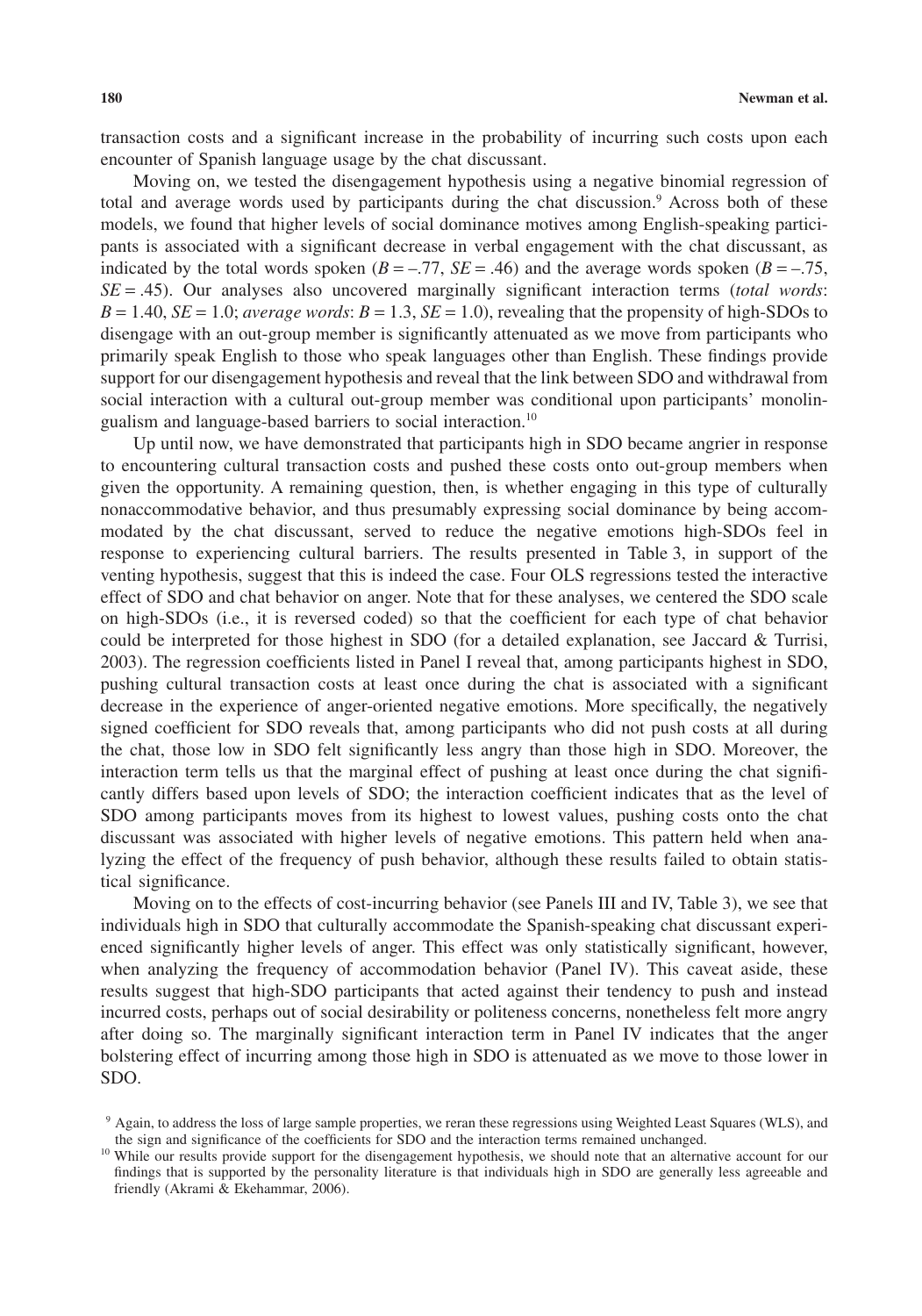|                          | β             | (SE)   |
|--------------------------|---------------|--------|
| А.                       |               |        |
| Push                     | $-.307*$      | (.141) |
| SDO (reversed)           | $-.532**$     | (.168) |
| $Push \times SDO$        | $.463*$       | (.229) |
| B.                       |               |        |
| Push Count               | $-.240$       | (.180) |
| SDO (reversed)           | $-.439*$      | (.165) |
| Push Count $\times$ SDO  | .382          | (.296) |
| $\mathcal{C}$ .          |               |        |
| Incur                    | .118          | (.147) |
| SDO (reversed)           | $-.293$       | (.183) |
| Incur $\times$ SDO       | $-.101$       | (.238) |
| D.                       |               |        |
| <b>Incur Count</b>       | $.323\dagger$ | (.167) |
| SDO (reversed)           | $-.129$       | (.173) |
| Incur Count $\times$ SDO | $-.493+$      | (.280) |

**Table 3.** Moderated Effect of Chat Behavior by SDO On Negative Emotions

*Note.*  $N = 71$ . Entries are unstandardized regression coefficients from OLS regressions, with standard errors in parentheses and *p*-values in brackets. Each of the four models included controls for gender, race, income, foreign-born parents, ideology, party ID, openness to experience, and national identity. Reported *p*-values are based upon two-tailed hypothesis tests.  $\frac{1}{7}p < .10, \frac{1}{7}p < .05$ ,  $**p < .01, **p < .001.$ 

#### *Discussion*

The general picture painted by this last set of analyses on emotions is one in which high-SDOs are seemingly able to vent their anger in response to cultural transaction costs by engaging in asymmetrical accommodation behavior toward cultural out-groups, whereby the cultural accommodation *of* out-groups is avoided and cultural accommodation *from* out-groups is asserted. Among those who did not seize upon the opportunity to push costs onto the chat discussant, those high in SDO were significantly more angry than those low in SDO. We believe that engaging in this type of asymmetrical behavior serves as a strong expression and bolstering of social dominance. The results demonstrate that among participants lacking such dominance motives, engaging in nonaccommodative behavior arouses, rather than assuages, negative emotions—suggesting an absence of the same emotional and symbolic functions and utility for this behavior that exist for those high in SDO. Last, the results reveal an interesting caveat: In the case of pushing costs, venting among those high in SDO appears to be a function of simply engaging in the behavior rather than how many times the behavior is performed. For cost-incurring behavior, the reverse is found: Incurring once did not seem to lead high-SDO individuals to become significantly angrier; however, repeatedly incurring costs, likely against their desire to push, led these high-SDOs to experience significantly greater levels of anger.

## **General Discussion**

In this article, we have argued that one important aspect of the cultural politics of immigration centers upon native-born citizens' attempts to manage the emergence and incurrence of cultural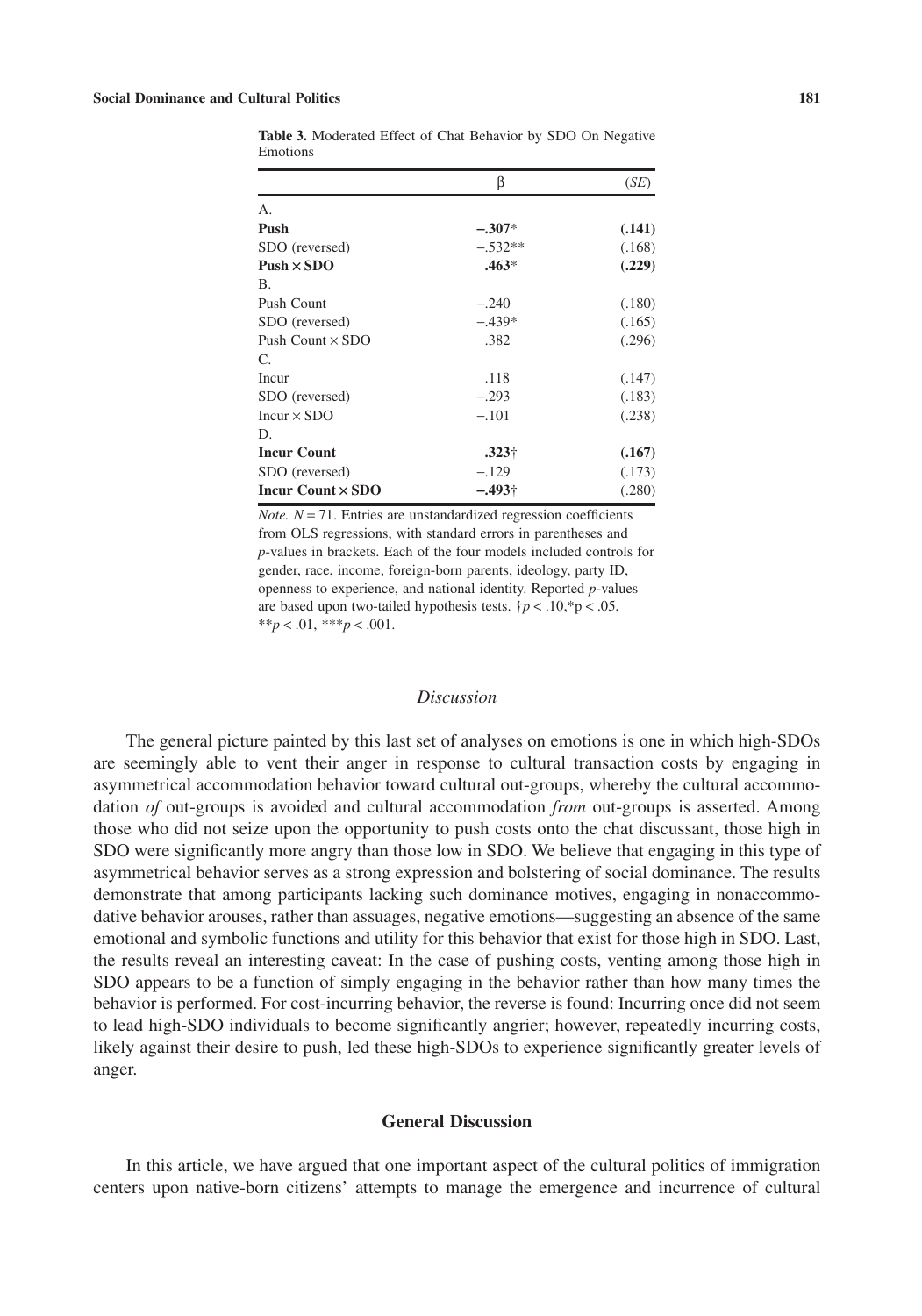transaction costs. The issue of distributing these cultural transaction costs across native-born citizens and immigrant groups activates both tangible and symbolic concerns. The tangible concerns activated by the distribution of cultural transaction costs pertain to practical considerations of who will incur the costs required to reconcile cultural differences to enable effective intergroup interactions and exchange. The symbolic concerns reflect competition for group status, as well as the expression of social dominance by cultural majority group members. Political conflict over language policy, bilingual education, and multiculturalism in general, according to our perspective, is intimately linked to the fact that these policies address the real distribution of cultural transaction costs. By determining who has to assimilate to whom and by how much, these policies also stand as potent symbols of group status and social dominance.

The findings from our studies demonstrate the relevance of social dominance motives to the cultural politics of immigration in several important respects. First, we demonstrate in Study 1 that variation in social dominance motives has a significant relationship to how individuals emotionally react to an unfamiliar culture as a barrier to completing basic day-to-day tasks (i.e., cultural transaction costs). Through this relationship, Study 1 ultimately charts a causal sequence that connects social dominance motives and real intercultural experiences to preferences over macrolevel government policies intended to shape the amount and distribution of cultural transaction costs. Second, paralleling the linkage between SDO and preferences over "who accommodates who" at the policy level, Study 2 demonstrates that at the interpersonal level, social dominance motives exert a significant effect on engagement in culturally accommodative behavior toward a cultural minoritygroup member. And last, these two results are linked by the finding that avoiding the cultural accommodation of an out-group member and procuring accommodation from them (i.e., asymmetrical cultural accommodation) results in a significant reduction of negative emotions for those high in SDO.

In addition to supporting our theory of the cultural politics of immigration, the findings from our studies make an important contribution to the opinion research on immigration. More specifically, we demonstrate how individual difference factors and environmental experiences may interact to produce threat perceptions of known relevance to immigration policy preferences. Rather than simply utilizing cultural threat as a predictor of immigration policy preferences while leaving the former's origins as unknown, we present theory and findings that depict cultural threat perceptions as a negative cognitive appraisal resulting from anger triggered by personality and experiential factors. Beyond these contributions to the immigration literature, the results from our studies contribute to the work on social dominance theory by extending it further into the study of opinion on immigration than previous SDO research. In addition to linking SDO to immigration attitudes, we translate the asymmetrical in-group bias prediction into the asymmetrical accommodation hypothesis and demonstrate that SDO has important impacts on substantively important behavior toward cultural minority-group members.

While the studies in this article relied upon exposure to Spanish as the key induction of cultural transaction costs, we view our theory as trans-contextual in that we would expect our results to hold for any cultural out-group. This said, the evidence presented in our studies relies upon Spanish and thus alludes to Hispanic immigrants only; therefore, our ability to conclude that the dynamics observed in our studies would generalize to all immigrant minorities is limited by our data. As is the case in many other nations, immigration in the United States is highly racialized, as Hispanics are the largest and fastest growing (Passel, Cohn, & Lopez, 2011), as well as the most salient and stigmatized (Brader et al., 2008; Chavez, 2008; Chomsky, 2007; Domke, McCoy, & Torres, 1999), of the immigrant groups currently entering and residing in the country. Given the racialization of immigration, as well as variation in the social status of different immigrant groups, it is possible, and of interest for future research, to assess whether the results observed in our studies would hold for a wider range of immigrant groups. Our theory suggests that our results should hold for any immigrant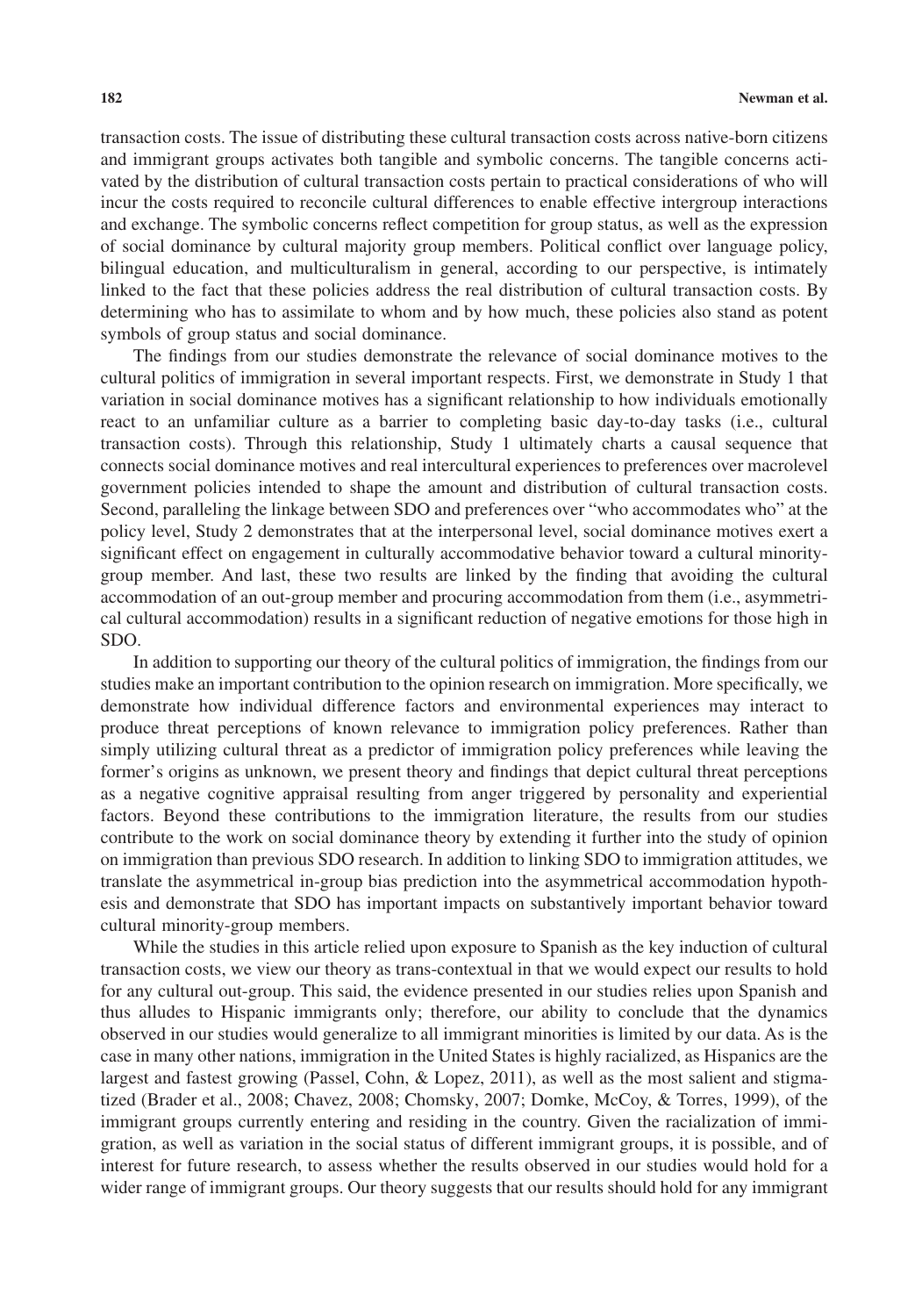group whose cultural distance from the native culture is sufficient to induce cultural transaction costs; however, future research is needed to empirically test whether the effects of transaction costs on the attitudes and behaviors observed in our studies would hold when reassessed among less stigmatized and/or higher status immigrant groups. Future research could build upon our work by employing an experimental design that manipulates the cultural distance, ethnic identity, and social status (e.g., education, occupational skills, etc.) of the immigrant groups encountered by study participants, thus enabling researchers to determine whether the effects observed in our study are driven solely by the cultural distance of an immigrant group, or whether racial or ethnic identity is indeed an operative factor as well.

## **ACKNOWLEDGMENTS**

Correspondence concerning this article should be sent to Benjamin J. Newman, University of Connecticut, One University Place, #367, Stamford, CT 06901. E-mail: [benj.newman@uconn.edu](mailto:benj.newman@uconn.edu)

### **REFERENCES**

- Akrami, N., & Ekehammar, B. (2006). Right-wing authoritarianism and social dominance orientation: Their roots in Big-Five personality factors and facets. *Journal of Individual Differences, 27*(3), 117–126.
- Aldrich, J. (1995). *Why parties: The origin and transformation of political parties in America*. Chicago: University of Chicago Press.
- Allport, G. (1954). *The nature of prejudice*. New York: Addison-Wesley.
- Baron, R. M., & Kenny, D. A. (1986). The moderator-mediator variable distinction in social psychological research: Conceptual, strategic, and statistical considerations. *Journal of Personality and Social Psychology, 51*(6), 1173–1182.
- Brader, T., Valentino, N. A., & Suhay, E. (2008). What triggers public opposition to immigration? Anxiety, group cues, and immigration threat. *American Journal of Political Science, 52*(4), 959–978.
- Brown, R. (1995). *Prejudice: Its social psychology*. Cambridge, MA: Blackwell.
- Castro, V. S. (2003). *Acculturation and psychological adaptation*. Westport, CT: Greenwood Press.
- Chavez, L. R. (2008). *The Latino threat: Constructing immigrants, citizens, and the nation*. Stanford, CA: Stanford University Press.
- Chomsky, A. (2007). *They take our jobs! And twenty other myths about immigration*. Boston, MA: Beacon Press.
- Citrin, J., Green, D. P., Muste, C., & Wong, C. (1997). Public opinion toward immigration reform: The role of economic motivations. *Journal of Politics, 59*(3), 858–881.
- Citrin, J., Kiley, J., & Pearson, K. (2003). Direct democracy takes on bilingual education: Framing the influences of ethnicity and identity in four state initiatives. Presented at the annual meeting of the American Political Science Association, Philadelphia, PA.
- Citrin, J., Reingold, B., & Green, D. P. (1990). American identity and the politics of ethnic change. *Journal of Politics, 57*(4), 1124–1154.
- Citrin, J., Reingold, B., Walters, E., & Green, D. P. (1990). The "Official English" movement and the symbolic politics of language in the United States. *Western Political Quarterly, 43*(3), 535–559.
- Citrin, J., & Wright, M. (2009). Defining the circle of we: American identity and immigration policy. *The Forum, 7*(3), 1–20.
- Coase, R. H. (1960). The problem of social cost. *Journal of Law and Economics, 3*, 1–23.
- Cornelius, W. A. (2005). Controlling "unwanted" immigration: Lessons from the United States, 1993–2004. *Journal of Ethnic and Migration Studies, 31*(4), 775–779.
- Costello, K., & Hodson, G. (2011). Social dominance-based threat reactions to immigrants in need of assistance. *European Journal of Social Psychology, 41*(2), 220–231.
- Cottrell, C. A., & Neuberg, S. L. (2005). Different emotional reactions to different groups: A sociofunctional threat-based approach to "prejudice". *Journal of Personality and Social Psychology, 88*(5), 770–789.
- Cuddy, A. J., Fiske, S. T., & Glick, P. (2007). The BIAS map: Behaviors from intergroup affect and stereotypes. *Journal of Personality and Social Psychology, 92*(4), 631–648.
- Desteno, D., Dasgupta, N., Bartlett, M. Y., & Cajdric, A. (2004). Prejudice from thin air: The effect of emotion on automatic intergroup attitudes. *Psychological Science, 15*(5), 319–324.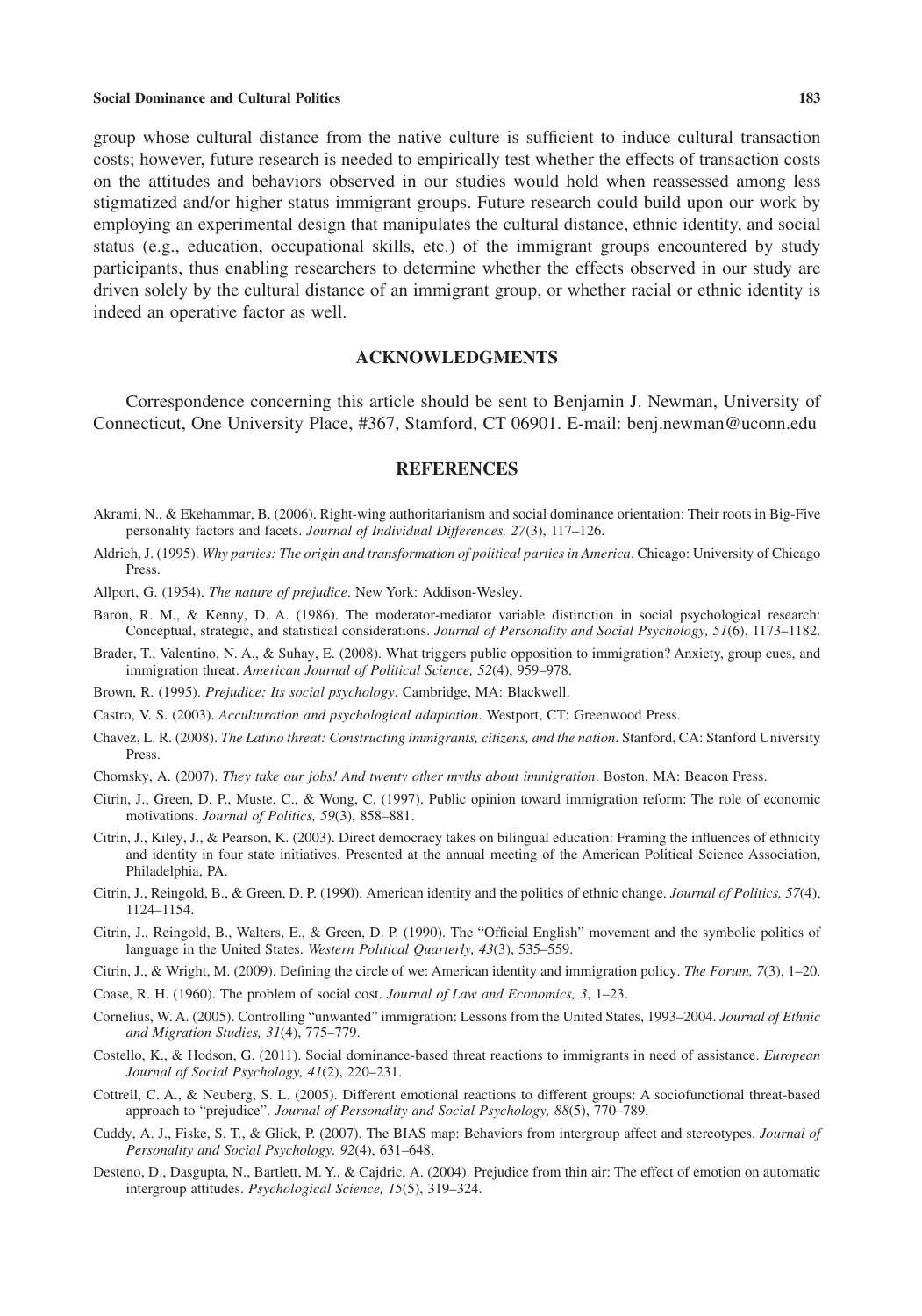- Domke, D., McCoy, K., & Torres, M. (1999). News media, racial perceptions, and political cognition. *Communication Research, 26*(5), 570–607.
- Downs, A. (1957). An economic theory of political action in a democracy. *Journal of Political Economy, 65*(2), 135–150.

- Espenshade, T. J., & Calhoun, C. A. (1993). An analysis of public opinion toward undocumented immigration. *Population Research and Policy Review, 12*(3), 189–224.
- Esses, V. M., Dovidio, J. F., Jackson, L. M., & Armstrong, T. L. (2001). The immigration dilemma: The role of perceived group competition, ethnic prejudice, and national identity. *Journal of Social Issues, 57*(3), 389–412.
- Fazio, R. H., Jackson, J. R., Dunton, B. C., & Williams, C. J. (1995). Variability in automatic activation as an unobtrusive measure of racial attitudes: A bona fide pipeline? *Journal of Personality and Social Psychology, 69*(6), 1013–1027.
- Frijda, N. H., Kuipers, P., & ter Schure, E. (1989). Relations among emotion, appraisal, and emotional action readiness. *Journal of Personality and Social Psychology, 57*(2), 212–228.
- Greenstein, F. I. (1992). Can personality and politics be studied systematically? *Political Psychology, 13*(1), 105–128.
- Hero, R. E., & Preuhs, R. R. (2007). Immigration and the evolving American welfare state: Examining policies in the U.S. states. *American Journal of Political Science, 51*(3), 498–517.
- Hitlan, R. T., Kelly, K. M., & Zárate, M. A. (2010). Using language to exclude: The effects of language-based exclusion on mood and expressed prejudice. University of Northern Iowa. Unpublished manuscript.
- Hopkins, D. J. (2010). Politicized places: Explaining where and when immigrants provoke local opposition. *American Political Science Review, 104*(1), 40–60.
- Hopkins, D. J., Tran, V. C., & Williamson, A. F. (2011). See no Spanish: Implicit cues, personal experience, and attitudes toward immigration. Georgetown University. Unpublished manuscript.
- Huber, J. D., & Shipan, C. R. (2000). The costs of control: Legislators, agencies, and transaction costs. *Legislative Studies Quarterly, 25*(1), 25–52.
- Huddy, L., & Sears, D. O. (1995). Opposition to bilingual education: Prejudice or the defense of realistic interests? *Social Psychology Quarterly, 58*(2), 133–143.
- Huntington, S. P. (2004). *Who are we? The challenges to America's national identity*. New York: Simon and Schuster.

Jaccard, J. J, & Turrisi, R. (2003). *Interaction effects in multiple regression* (2nd ed.). Thousand Oaks, CA: Sage.

- Johnson, P. M. (2010). Glossary of political economy terms: Transaction costs. Retrieved from [http://www.auburn.edu/](http://www.auburn.edu/~johnspm/gloss/transaction_costs) [~johnspm/gloss/transaction\\_costs](http://www.auburn.edu/~johnspm/gloss/transaction_costs)
- Krosnick, J. A. (1999). Survey research. *Annual Review of Psychology, 50*, 537–567.
- LaFromboise, T., Coleman, H. L., & Gerton, J. (1993). Psychological impact of biculturalism: Evidence and theory. *Psychological Bulletin, 144*(3), 395–412.
- Lasswell, H. (1936). *Politics: Who gets what, when, and how*? Chicago: University of Chicago Press.
- Levine, M. E., & Forrence, J. L. (1990). Regulatory capture, public interest, and the public agenda: Toward a synthesis. *Journal of Law, Economics, and Organization, 6*(special issue), 167–198.
- Lodge, M., & Taber, C. S. (2005). The automaticity of affect for political leaders, groups, and issues: An experimental test of the hot cognition hypothesis. *Political Psychology, 26*(3), 455–482.
- Mackie, D. M., Devos, T., & Smith, E. R. (2000). Intergroup emotions: Explaining offensive action tendencies in an intergroup context. *Journal of Personality and Social Psychology, 79*(4), 602–616.
- Muller, D., Judd, C. M., & Yzerbyt, V. Y. (2005). When moderation is mediated and mediation is moderated. *Journal of Personality and Social Psychology, 89*(6), 852.
- Muthén, L. K., & Muthén, B. O. (2007). *Mplus user's guide* (5th ed.). Los Angeles: Muthén and Muthén.
- Newman, B. J., Hartman, T. K., & Taber, C. S. (2012). Foreign language exposure, culture threat, and opposition to immigration. *Political Psychology, 33*(5), 635–657.
- North, D. C. (1990). A transaction cost theory of politics. *Journal of Theoretical Politics, 2*(4), 355–367.
- Oberg, K. (1960). Culture shock: Adjustment to new cultural environments. *Practical Anthropology, 7*, 177–182.
- Olzak, S. (1992). *The dynamics of ethnic competition and conflict*. Stanford, CA: Stanford University Press.
- Passel, J. S., Cohn, D., & Lopez, M. H. (2011). Census 2010: Hispanics account for more than half of nation's growth in past decade. Pew Research Center Report.
- Passel, J. S., & Fix, M. (1994). Myths about immigrants. *Foreign Policy, 95*(summer), 151–160.
- Paxton, P., & Mughan, A. (2006). What's to fear from immigrants? Creating an assimilationist threat scale. *Political Psychology, 27*(4), 549–568.
- Pratto, F., Sidanius, J., Stallworth, L. M., & Malle, B. F. (1994). Social dominance orientation: A personality variable predicting social and political attitudes. *Journal of Personality and Social Psychology, 67*(4), 741–763.

Earley, P. C., Ang, S., & Tan, J. S. (2006). *Developing cultural intelligence at work*. Stanford, CA: Stanford University Press.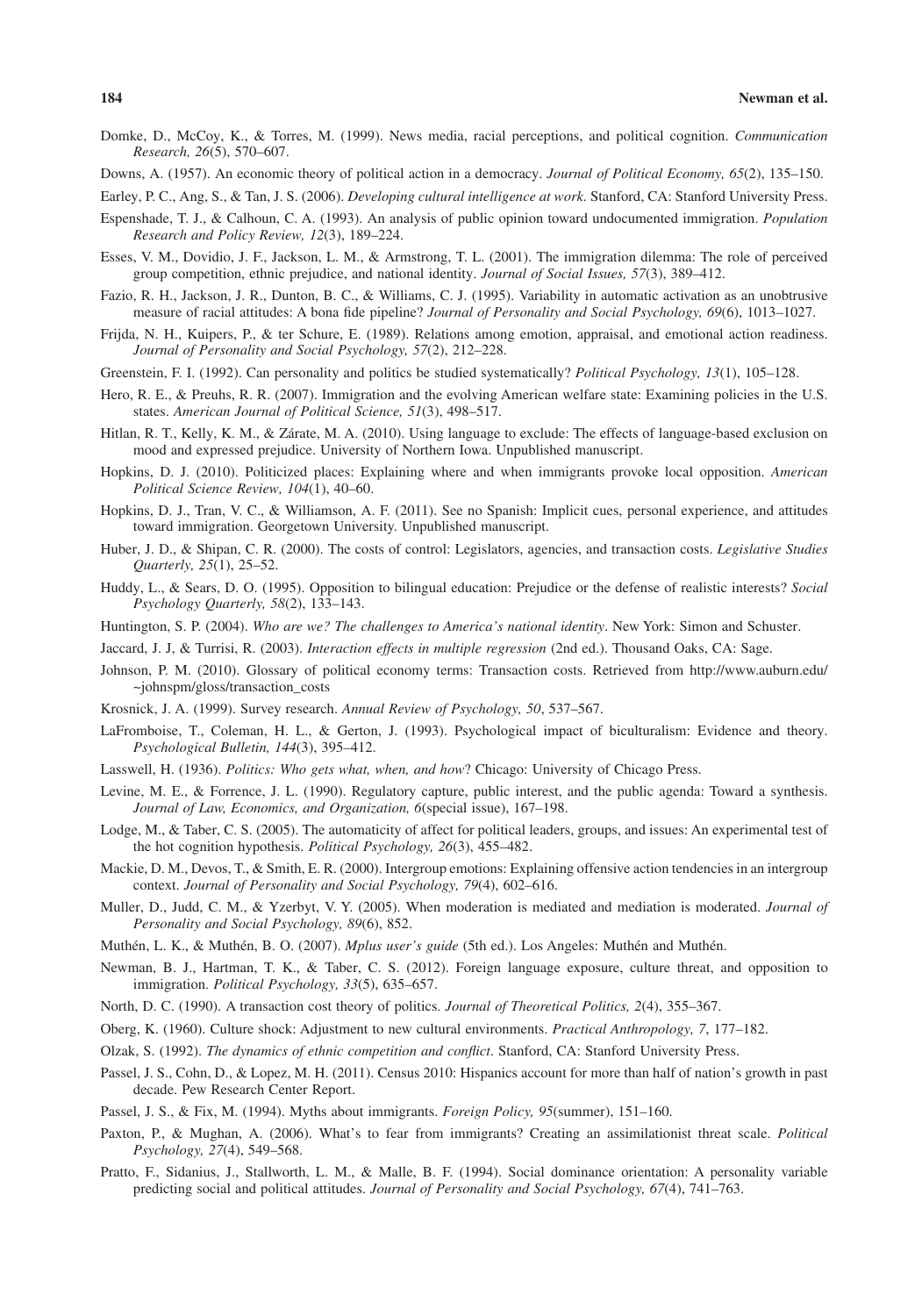- Pratto, F., & Lemieux, A. F. (2001). The psychological ambiguity of immigration and its implications for promoting immigration policy. *Journal of Social Issues, 57*(3), 413–430.
- Roseman, I. J., Wiest, C., & Swartz, T. S. (1994). Phenomenology, behaviors, and goals differentiate discrete emotions. *Journal of Personality and Social Psychology, 67*(2), 206–221.
- Schildkraut, D. J. (2001). Official-English and the states: Influences on declaring English the official language in the United States. *Political Research Quarterly, 54*(2), 445–457.
- Sears, D. O. (1986). College sophomores in the laboratory: Influences of a narrow data base on social psychology's view of human nature. *Journal of Personality and Social Psychology, 51*(3), 515–530.
- Shenkar, O. (2001). Cultural distance revisited: Towards a more rigorous conceptualization and measurement of cultural differences. *Journal of International Business Studies, 32*(3), 519–535.
- Sidanius, J., & Pratto, F. (1999). *Social dominance: An intergroup theory of social hierarchy and oppression*. New York: Cambridge University Press.
- Snellman, A., & Ekehammar, B. (2005). Ethnic hierarchies, racial prejudice, and social dominance orientation. *Journal of Community and Applied Social Psychology, 15*(2), 1–12.
- Sniderman, P. M., Hagendoorn, L., & Prior, M. (2004). Predisposing factors and situational triggers: Exclusionary reactions to immigrant minorities. *American Political Science Review, 98*(1), 35–49.
- Stephan, W. G., Ybarra, O., & Bachman, G. (1999). Prejudice toward immigrants. *Journal of Applied Social Psychology, 29*(11), 2221–2237.
- Ward, C., & Rana-Deuba, A. (1999). Acculturation and adaptation revisited. *Journal of Cross-Cultural Psychology, 30*(4), 422–442.
- Watson, D., Clark, L. A., & Tellegen, A. (1988). Development and validation of brief measures of positive and negative affect: The PANAS scales. *Journal of Personality and Social Psychology, 54*(6), 1063–1070.
- Wood, B. D., & Bohte, J. (2004). Political transaction costs and the politics of administrative design. *Journal of Politics, 66*(1), 176–202.
- Wu, E., & Martinez, M. (2006). Taking cultural competency from theory to action. The Common Wealth Fund, Fund Report #964. Retrieved from<http://mobile.commonwealthfund.org>
- Zajonc, R. B. (1984). On the primacy of affect. *American Psychologist, 39*(2), 117–123.

## **Appendix A**

#### *SDO Question Wording*

### **Social Dominance Orientation** (Study1 and Study 2)

- (1) Some groups of people are simply inferior to others
- (2) In getting what you want, it is sometimes necessary to use force against other groups
- (3) To get ahead in life, it is sometimes necessary to step on other groups
- (4) Inferior groups should stay in their place
- (5) Group equality should be our ideal
- (6) We should do what we can to equalize conditions for different groups
- (7) We would have fewer problems if we treated people more equally
- (8) We should strive to make income as equal as possible Response Options: (1) "Strongly Agree; (2) "Agree"; (3) "Uncertain"; (4) "Disagree"; (5) "Strongly Disagree."